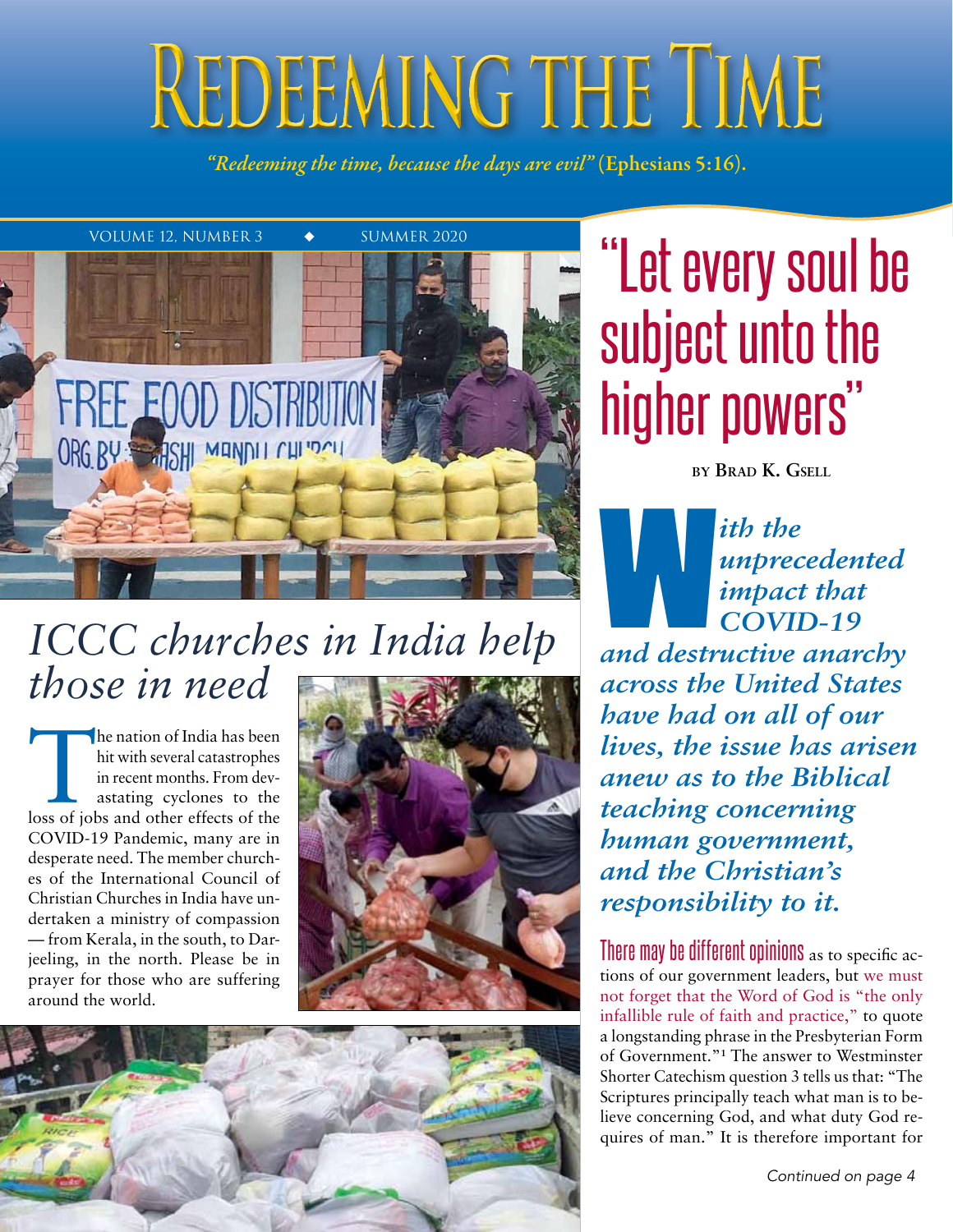

#### **by Mark W. Evans**

artin Luther's ten month stay at the Castle of Wartburg was a turning point in his life and in the artin Luther's ten<br>
month stay at the<br>
Castle of Wartburg<br>
was a turning point<br>
in his life and in the<br>
Reformation. He had time to meditate on the sacred Scriptures and to translate the New Testament into the German language. A fire was lit that could not be extinguished. Rome's doctrine, worship, government, and discipline by persecution were condemned and replaced by the faith and practice of God's Holy Word. Countless souls were set free by the Gospel of the Lord Jesus Christ. The edifice of Rome's religion was shaken to its foundations.

The reformer was filled with anxious thoughts as he remained separated from his friends and associates. He feared he might be accused of leaving the field of battle. He said, "I would rather be stretched on coals of fire, than lie here half-dead."**<sup>1</sup>** His heart was comforted in the hope that his

friend Phillip Melancthon would advance the Reformation. He wrote him a letter, charging him to remain faithful: "Minister of the Word! keep the walls and towers of Jerusalem until you are struck down by the enemy. As yet we stand alone upon the field of battle; after me, they will aim their blows at you."**<sup>2</sup>**

Luther faced physical afflictions. He experienced insomnia, pain from an old ailment, and times of sickness. His guardians were forced to yield to his plea for a monk's meager, coarse diet. He fell into times of dark thoughts, only to rise again triumphant in victorious faith. He praised the Savior for his afflictions: "Thanks be to Thee, O Christ, that Thou wilt not leave me without the precious marks of Thy cross!"**<sup>3</sup>** Yet, he felt his daily failures: "Madman and hard-hearted that I am! Woe is me! I pray seldom, I seldom wrestle with the Lord, I groan not for the Church of God! Instead of

being fervent in spirit my passions take fire; I live in idleness, in sleep and indolence!"**<sup>4</sup>**

The monk's definition of "idleness" has no resemblance to modern understanding. He wrote in a letter: "I am here all day in idleness and pleasures. I am reading the Bible in Hebrew and Greek; I am going to write a treatise in German on Auricular Confession; I shall continue the translation of the Psalms, and compose a volume of sermons, so soon as I have received what I want from Wittenberg. I am writing without intermission."**<sup>5</sup>** He wrote in another communication: "I have brought out a reply to Catharinus and another to Latomus, and in German a work on confession, expositions of Psalms 67 and 36, a commentary on the Magnificat, and a translation of Melanchthon's reply to the University of Paris. I have under way a volume of sermons on the lessons from the [E]pistles and Gospels. I am attacking the Cardinal of Mainz and expounding the ten lepers."**<sup>6</sup>** These lists contain only a partial account of his endeavors.

His attack upon Albert, Cardinal of Mainz, concerned the prelate's plan to reopen the lucrative trade of selling indulgences for the forgiveness of sins. The cardinal-elector was emboldened by the news that Emperor Charles V had declared Luther guilty of hightreason and had ordered his seizure. Luther was incensed at the cardinal. Defying all warnings, he wrote a blistering treatise against Albert. The treatise was so caustic that friends had to suggest numerous corrections. Luther decided to send the cardinal a preliminary letter:

"Your electoral highness has set up again in Halle the idol that swallows the money and the souls of poor Christians. You think, perhaps, that I am disabled, and that the emperor will easily stifle the cries of the poor monk.... But I know that I shall discharge the duties that Christian charity has imposed upon me, without fearing the gates of hell, much less the pope, his bishops, and cardinals.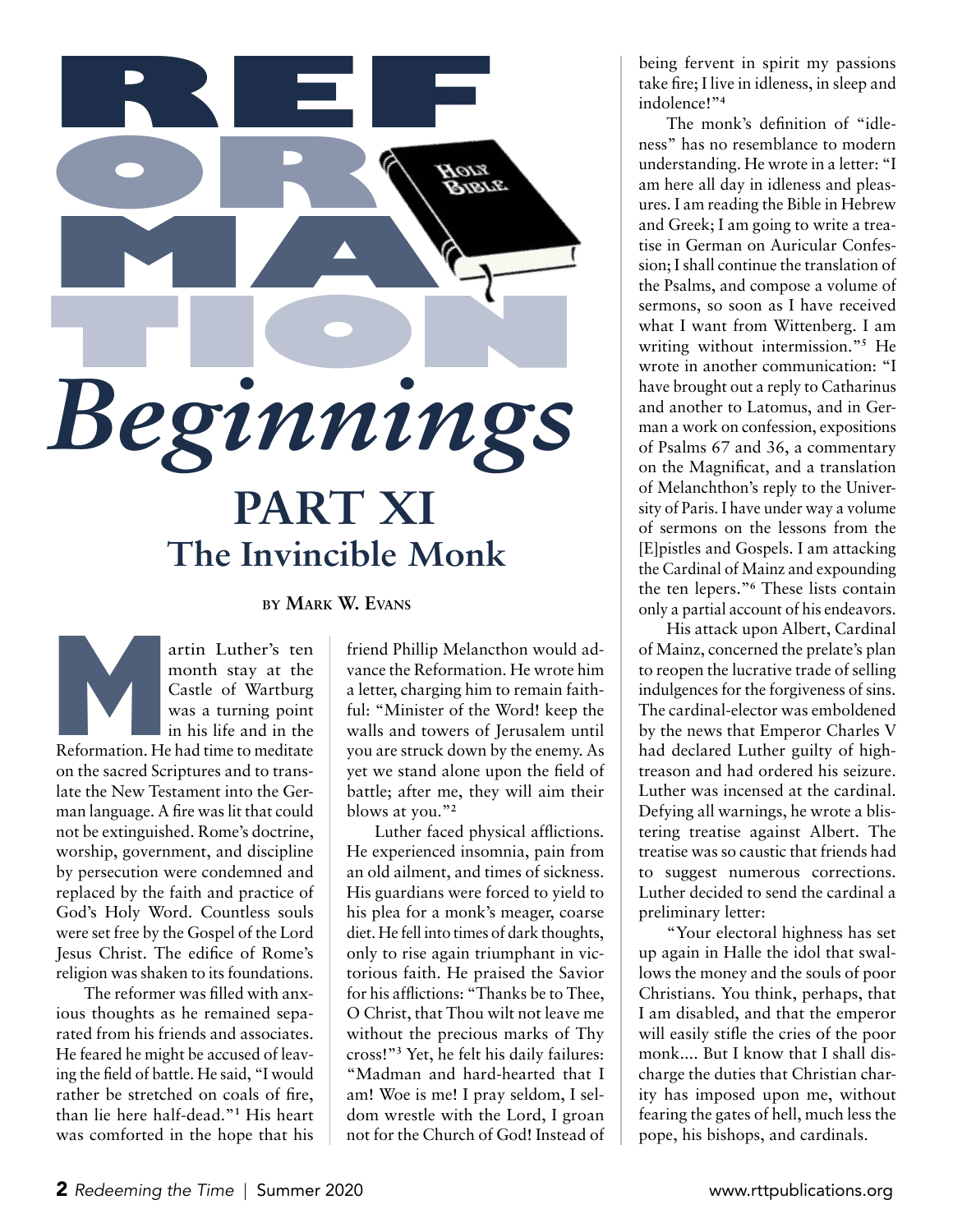"For this reason my humble prayer is, that your electoral highness would remember the beginning of this affair — how from one tiny spark proceeded so terrible a conflagration. All the world was at that time in a state of security. This poor begging friar (thought they), who unaided would attack the pope, is too weak for such an undertaking. But God interposed; and He caused the pope more labor and anxiety than he had ever felt since he had taken his place in the temple of God to tyrannize over the Church. This same God still lives: let none doubt it. He will know how to withstand a cardinal of Mentz [Mainz],

Rome's doctrine, worship, government, and discipline by persecution were condemned and replaced by the faith and practice of God's Holy Word. Countless souls were set free by the Gospel of the Lord Jesus Christ.

even were he supported by four emperors; for He is pleased above all things to hew down the lofty cedars and to abase the haughty Pharaohs.

"For this reason I inform your highness by letter, that if the idol is not thrown down, I must in obedience to God's teaching, publicly attack your highness, as I have attacked the pope himself. Let your highness conduct yourself in accordance with this advice, I shall wait a fortnight for an early and favorable reply."**<sup>7</sup>**

When Albert received the letter, he struggled between anger and expediency. He determined to take the safer road. The cardinal wrote:

"My dear Doctor, I have received and read your letter, and have taken it in good part. But I think the motive that has led you to write me such an epistle has long ceased to exist. I desire, with God's help, to conduct myself as a pious bishop and a Christian prince, and I confess my need of the grace of God. I do not deny that I am a sinner, liable to sin and error, sinning and erring daily. I am well assured that without God's grace I am worthless and offensive mire, even as other men, if not more so. In replying to your letter, I would not conceal this gracious disposition; for I am more than desirous of showing you all kindness and favor, for love of Christ. I know how to receive a Christian and fraternal rebuke."**<sup>8</sup>**

Although Luther achieved his purpose, he doubted the cardinal's sincerity. Church historian J.H. Merle d'Aubigné recorded Luther's sentiments: "[T]hat so long as the archbishop, who was hardly capable of managing a small parish, did not lay aside his cardinal's mask and episcopal pomp, and become a simple minister of the Word, it was impossible that he could be in the way of salvation."**<sup>9</sup>**

Luther's confinement allowed him to labor on a treasured project. He began and completed a translation of the New Testament into the German language. Although essential Christian teachings were published and widely distributed through his books, few individuals had access to the written Scriptures. Some scholars had attempted translations, but their wording was cumbersome and the Book was extremely expensive. Luther had a goal: "Would that this one Book were in every language, in every hand, before the eyes, and in the ears and hearts of all men!"**<sup>10</sup>**

The reformer finished his translation just before leaving the Castle of Wartburg. These holy writings refuted Rome's superstitions and false teachings and enabled countless souls to "embrace Jesus Christ, freely offered in the Gospel." He would later complete the translation of the Old Testament. By God's grace, the Bible brought Germany and many other countries out of the Dark Ages and broke the chains of ecclesiastical and civil tyranny.

D'Aubigné wrote: "From that time the Reformation was no longer in the hands of the reformer. The Bible came forward: Luther withdrew. God appeared, and man disappeared. The reformer placed The Book in the hands of his contemporaries. Each one may now hear the voice of God for himself: as for Luther, henceforth he mingled with the crowd, and took his station in the ranks of those who come to draw from the common Fountain of light and life."<sup>11</sup>

 J.H. Merle d'Aubigné, *The Life and Times of Martin Luther* (Chicago: Moody Press, 1978), p. 464. **12** *Ibid. Ibid.*, p. 465. *Ibid.*, p. 465-466. *Ibid.*, p. 466. Roland H. Bainton, *Here I Stand* (New York: New AmericanLibrary, 1950), p. 152. J.H. Merle d'Aubigné, pp. 476, 478. *Ibid.*, pp. 477-478. *Ibid.*, p. 479. *Ibid.*, p. 482. **<sup>11</sup>***Ibid.*



\_\_\_\_\_\_\_\_\_\_\_\_

*The Rev. Mark Evans is a minister in Faith Presbytery, Bible Presbyterian Church, and is pastor of Hope Presbyterian Church, Greenville, SC.*

# REDEEMING THE TIME

#### Editor: Brad K. Gsell Associate Editor: Mark W. Evans

*Redeeming the Time* is a quarterly publication with the purpose of encouraging God's people and applying God's Word to the issues of our day.

Individual copies are distributed free of charge, but the generous donations of God's people are necessary for this ministry to continue. Checks may be made payable to "Redeeming the Time," and mailed to: P.O. Box 26281, Charlotte, NC 28221-6281. All donations are tax deductible.

e-mail: redeemingthetime@bellsouth.net Sponsored by Publication Fund • Bible Presbyterian Church • Charlotte, NC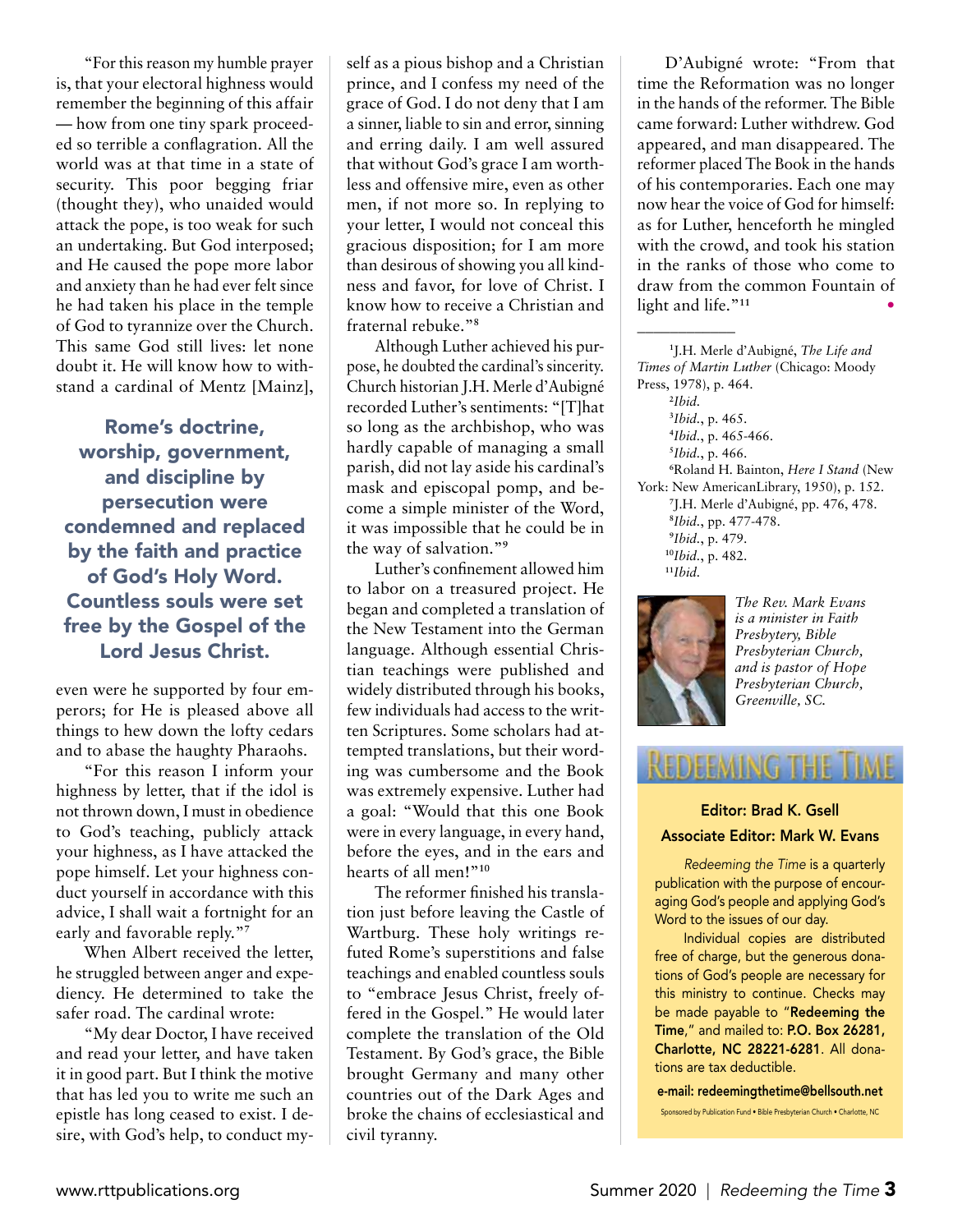*Continued from page 1*

the child of God to compare Scripture with Scripture to determine the will of God as to any circumstance he may face in his life. This principle is no less applicable to the attitude and practice we should have as citizens of our earthly country.

#### God has created man to be free and responsible directly to Him

Genesis 1:27 tells us: "So God created man in his own image, in the image of God created he him; male and female created he them." The fall of man greatly marred this image, yet many things remain. Man has a spiritual and immortal soul. Man has been given intellect and reason, and was given the command to rule over the earth and subdue it. Man is the zenith of God's creation.

In our relationship to God, Romans 14:12 tells us "So then every one of us shall give account of himself to God." Neither the State, nor any other group of people, can ever do this collectively. The responsibility and the relationship is individual between each man and God.

The Westminster Confession of Faith, chapter 20:2, states well that: "God alone is Lord of the conscience, and hath left it free from the doctrines and commandments of men, which are, in anything, contrary to his Word.…"

#### God has established human government — not anarchy

If each man is directly responsible to God, then it may seem logical that there is no need for human government. The Bible speaks of times when "every man did that which was right in his own eyes" (Judges 17:6 and 21:25). This is a condition we often refer to as anarchy. The Oxford English Dictionary defines this as "A state of disorder due to absence or nonrecognition of authority or other controlling systems." The United States is today experiencing this, as rioters, arsonists and looters are allowed to perform their destruction unabated in the streets.

This is not at all God's revealed will, since God is a God of order and is not the author of confusion. The Apostle Paul, in Romans 13:1, tells us: "Let every soul be subject unto the higher powers. For there is no power but of God: the powers that be are ordained of God." In verse 4, he tells us that the ruler is "the minister of God to thee for good."

#### "The greatest good the State can possibly furnish its citizens is freedom."

#### Carl McIntire

John Calvin states concerning Romans 13:1: "For though tyrannies and unjust exercise of power, as they are full of disorder (ἀταξίας), are not an ordained government; yet the right of government is ordained by God for the wellbeing of mankind."

Paul was writing this epistle at a time when Rome was ruling the Holy Land. Many Jews felt they had no obligation to obey Roman authority. After all, they were God's chosen people, and who were these heathen rulers to think they could have authority over them?

In every area of life, God has established authority and subjection. The Fifth Commandment tells children of all ages to: "Honour thy father and thy mother: that thy days may be long upon the land which the Lord thy God giveth thee" (Exodus 20:12).

Westminster Shorter Catechism Question 64 instructs us: "The fifth commandment requireth the preserving the honour, and performing the duties, belonging to every one in their several places and relations, as superiors, inferiors, or equals." Although this commandment refers to the relationship of a child to his parents, the Scriptures speak of the duties of all of us to each other: children to parents, husbands and wives to each other, each of us to civil government, and each of us to God, and so forth.

#### The power of the State and individual freedom are not mutually exclusive

Carl McIntire states well that, as "the minister of God to thee for good" (Romans 13:4), "The greatest good the State can possibly furnish its citizens is freedom."**<sup>2</sup>**

He continues: "The one service, the true function of the State, is not to provide food, clothing, and shelter for its servants, but to provide freedom for its citizens to rule. That our founding fathers placed liberty above life itself, and thus confirmed this teaching of Scripture, is evidenced also by their popular acceptance of the blessed American text: 'Give me liberty, or give me death!' The greatest blessing and good in this whole notion of liberty is seen when we observe that Paul's statement indicates good for the individual. He says, 'to *thee* for good.' It is singular; the one must be protected against the many. The one must have his freedom with or without the many. It is not a case of the greatest good for the greatest number, as we so frequently hear today — such is a false, totalitarian slogan — but it is the greatest good for the one — each one — and this will therefore mean for all. This is liberty."**<sup>3</sup>**

McIntire wrote during the time when the blight of communism controlled large segments of the earth's population. Even though the political landscape has changed quite a bit, communism still controls a number of nations. Countries like the United States are presently in great danger of devolving into socialism, or worse, as it is fast becoming a nation that has forgotten God and Biblical precepts. The dangers of which he speaks are present everywhere in 2020.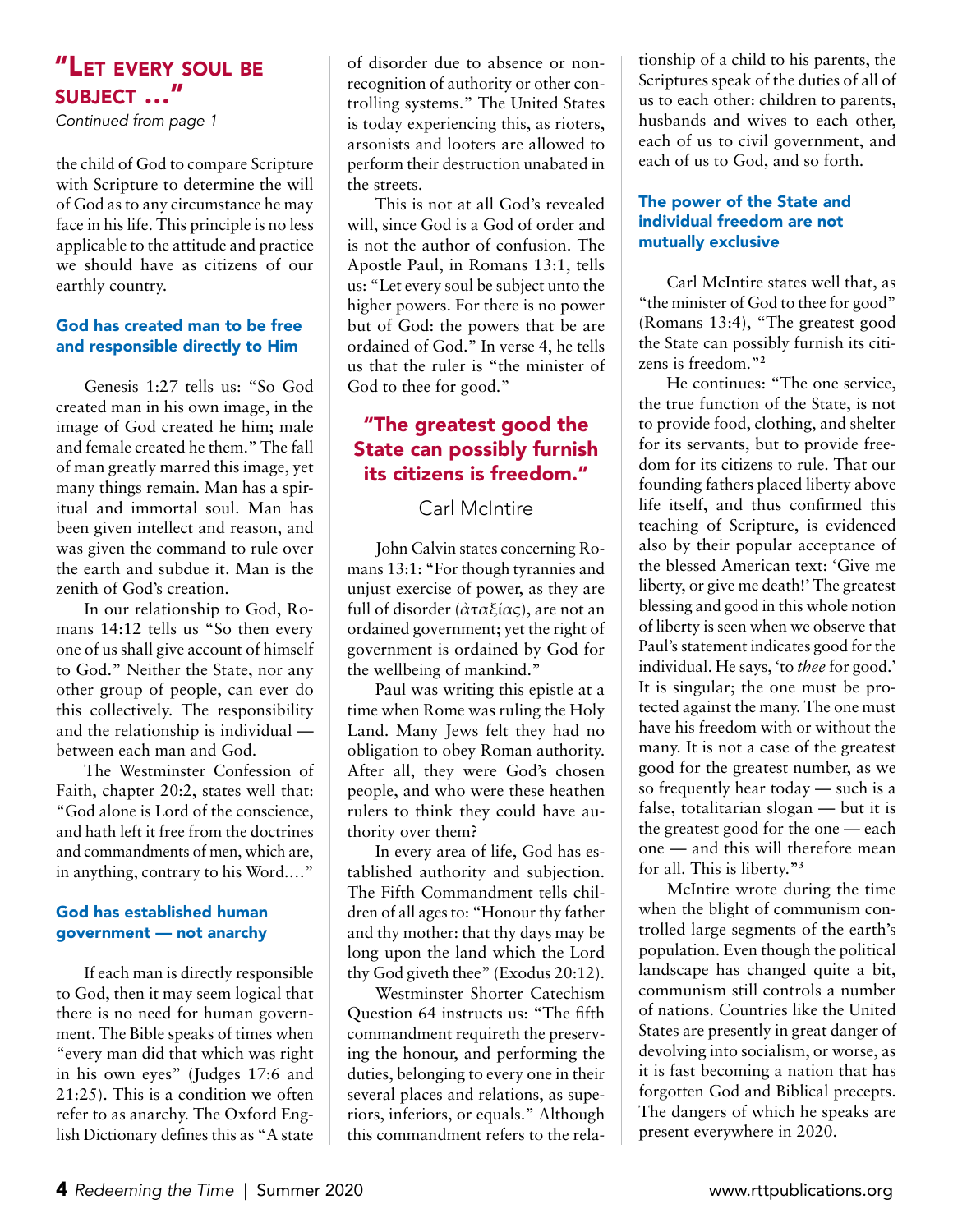Under such totalitarian regimes, he observes that "The State, instead of being the minister of God, becomes a minister of itself. Instead of being a minister of God for good, it becomes a minister of itself for its own idea — evil.…"**<sup>4</sup>** "The good in a free society produces free men before God; the good in the communistic society produces slaves under the State.… To every God-fearing man and State the greatest security is liberty itself, and to those who forget God the greatest freedom is security itself.… If the State is going to provide food, clothing, shelter, medical care, and charity for the people, and thus control or plan their economic life, it must control the people to these ends. To control man's economy, man's life must be controlled — and this is tyranny. This is one reason there is no essential difference between the principles of socialism and communism."**<sup>5</sup>**

"… The State must be the protector of the right of conscience among its people. If not, the people cease to be free, and are enslaved. For the State, therefore, to destroy or to permit any group within it to destroy the right of conscience among its citizens is to make subjects, then beasts out of free men. In a free State man has a conscience."**<sup>6</sup>**

These Biblical precepts were present in the thinking of many of the clergymen and leaders as the United States was settled. William Penn, who was given private ownership of Pennsylvania, produced a Charter of Privileges for the inhabitants of Pennsylvania, and also for Delaware, in 1701. In the very first section, it stated: "BE-CAUSE no People can be truly happy, though under the greatest Enjoyment of Civil Liberties, if abridged of the Freedom of their Consciences, as to their Religious Profession and Worship: And Almighty God being the only Lord of Conscience, Father of Lights and Spirits; and the Author as well as Object of all divine Knowledge, Faith and Worship, who only doth enlighten the Minds, and persuade and convince the Understandings of People, I do hereby grant and declare, That no Person or Persons, inhabiting in this Province or Territories, who shall confess and acknowledge One almighty God, the Creator, Upholder and Ruler of the World; and profess him or themselves obliged to live quietly under the Civil Government, shall be in any Case molested or prejudiced, in his or their Person or Estate, because of his or their conscientious Persuasion or Practice, nor be compelled to frequent or maintain any religious Worship, Place or Ministry, contrary to his or their Mind, or to do or suffer any other Act or Thing, contrary to their religious Persuasion."

#### We are to submit to all lawful authority

These issues have been widely discussed since the time of Christ. Church fathers such as Augustine and John Calvin devoted no little time to the consideration of these points.

Human government has been established for the good ordering of society, the protection of the citizens, and to allow all to flourish in freedom and liberty of conscience. Paul says in Romans 13:3: "For rulers are not a terror to good works, but to the evil. Wilt thou then not be afraid of the power? do that which is good, and thou shalt have praise of the same.…" He continues in verses 4-7: "But if thou do that which is evil, be afraid; for he beareth not the sword in vain: for he is the minister of God, a revenger to execute wrath upon him that doeth evil. Wherefore ye must needs be subject, not only for wrath, but also for conscience sake. For for this cause pay ye tribute also: for they are God's ministers, attending continually upon this very thing. Render therefore to all their dues: tribute to whom tribute is due; custom to whom custom; fear to whom fear; honour to whom honour."

Paul repeats these teachings elsewhere. In writing to Titus, he instructs him to: "Put them in mind to be subject to principalities and powers, to obey magistrates, to be ready to every good work" (Titus 3:1). Matthew Henry comments concerning this verse that we should "be subject to them [rulers] and obey them in things lawful and honest, and which it belongs to their office to require."**<sup>7</sup>**

We are to follow the law, pay our taxes and other things required, even if we don't like them. Jesus Christ Himself said: "Render therefore unto Caesar the things which be Caesar's, and unto God the things which be God's" (Luke 20:25).

Peter instructs us: "Submit yourselves to every ordinance of man for the Lord's sake: whether it be to the king, as supreme; Or unto governors, as unto them that are sent by him for the punishment of evildoers, and for

"… The State must be the protector of the right of conscience among its people. If not, the people cease to be free, and are enslaved. For the State, therefore, to destroy or to permit any group within it to destroy the right of conscience among its citizens is to make subjects, then beasts out of free men. In a free State man has a conscience."

Carl McIntire

the praise of them that do well. For so is the will of God, that with well doing ye may put to silence the ignorance of foolish men: As free, and not using your liberty for a cloke of maliciousness, but as the servants of God. Honour all men. Love the brotherhood. Fear God. Honour the king" (1 Peter 2:13-17).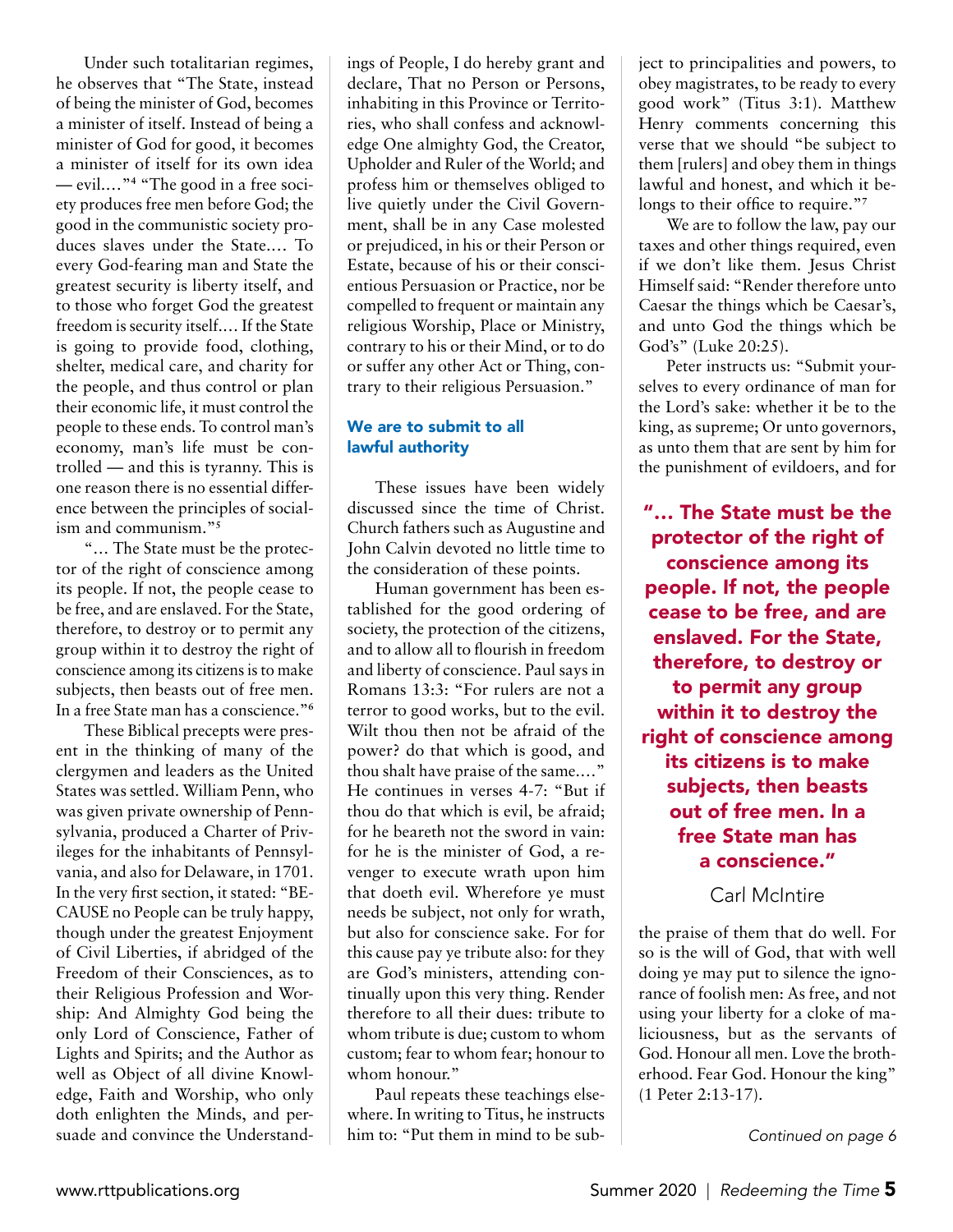*Continued from page 5*

This is not optional. Paul writes: "Whosoever therefore resisteth the power, resisteth the ordinance of God: and they that resist shall receive to themselves damnation" (Romans 13:2).

#### What duty and limits does God place on earthly authority?

There are those who believe that Romans 13 teaches that all rulers should be obeyed without question, that since they are "ordained of God," we should never oppose them. In 17th century England, the doctrine of "the divine right of kings" was propagated. Coupled with this was the belief that since the king had all responsibility under God, thus the citizenry had no option but to passively obey.

In discussing civil government, John Calvin refutes this error, stating that "flattering courtiers cloak themselves, and deceive the simple, when they deny the lawfulness of declining anything imposed by their kings, as if the Lord had resigned his own rights to mortals by appointing them to rule over their fellows.…"**<sup>8</sup>**

Charles Hodge argues concerning verse 2: "If it is the will of God that there should be civil government, and persons appointed to exercise authority over others, it is plain that to resist such persons in the exercise of their lawful authority is an act of disobedience to God.… They are to be obeyed as magistrates, in the exercise of their lawful authority. When Paul commands wives to obey their husbands, they are required to obey them as husbands, not as masters, nor as kings; children are to obey their parents as parents, not as sovereigns; and so in every other case. This passage, therefore, affords a very slight foundation for the doctrine of passive obedience."**<sup>9</sup>**

Concerning verse 4, Hodge writes: "Magistrates or rulers are not ap-

The United States has always prided itself of its "rugged individualism." This somewhat has its roots in the concept that each man is responsible directly to God. But, we must be most cautious that our individualism is not prideful and selfserving, but rather is in godly subjection and obedience to the Scriptures, and in love for our neighbor.

pointed for their own honor or advantage, but for the benefit of society, and, therefore, while those in subjection are on this account to obey them, they themselves are taught, what those in power are so apt to forget, that they are the servants of the people as well as the servants of God, and that the welfare of society is the only legitimate object which they as rulers are at liberty to pursue."**<sup>10</sup>**

John Calvin comments likewise on this verse: "Magistrates may hence learn what their vocation is, for they are not to rule for their own interest, but for the public good; nor are they endued with unbridled power, but what is restricted to the wellbeing of their subjects; in short, they are responsible to God and to men in the exercise of their power."**<sup>11</sup>**

Carl McIntire writes concerning Romans 13:1: "The State has no power except what is given to it by God, it being, therefore, responsible to God.… The power, given by God, the State exercises by His permission.… God in His providence brought into being each State in order that He might use it; and governments, if they would please Him and serve His purposes, must operate under His law.… Paul is telling Christians that they should submit to the power of the government, and he means lawful government."**<sup>12</sup>**

McIntire continues: "If the State is to be the 'minister of God to thee for good,' is the State to determine that standard, or is God to determine it? The answer is in the phrase 'the minister *of God*.' It is the task of the State to minister as God would have it minister. That means that the standard of good, in the judgment of the State, must be what God has ordained. This immediately brings us back face to face with all the Ten Commandments. We cannot get away from them, neither can we let our State get away from them, so long as we recognize God's sovereignty over man. This is the reason the State has written into its laws protections for property, life, limb, and truth."**<sup>13</sup>**

#### Good Citizens, Good Works, and the Law of God

It is interesting that in discussing submission to earthly governments, Paul ties it to doing "that which is good" to the Roman Christians, and "to obey magistrates, to be ready to every good work" to Titus. The child of God, producing the fruit of the Spirit (Galatians 5:22-23) and obeying the Word of God will be the model citizen.

Commenting on Romans 13:3, Charles Hodge writes: "'*Wilt thou then not be afraid of the power? do that which is good, and thou shalt have praise of the same*.' That is, government is not an evil to be feared, except by evil doers. As the magistrates are appointed for the punishment of evil, the way to avoid suffering from their authority is not to resist it, but to do that which is good. Paul is speaking of the legitimate design of government, not of the abuse of power by wicked men."**<sup>14</sup>**

Indeed, Peter tells us: "But let none of you suffer as a murderer, or as a thief, or as an evildoer, or as a busybody in other men's matters" (1 Peter 4:15). Only if we do such things are we to fear our rulers.

In Romans 13, Paul wastes little time in tying these "good works" to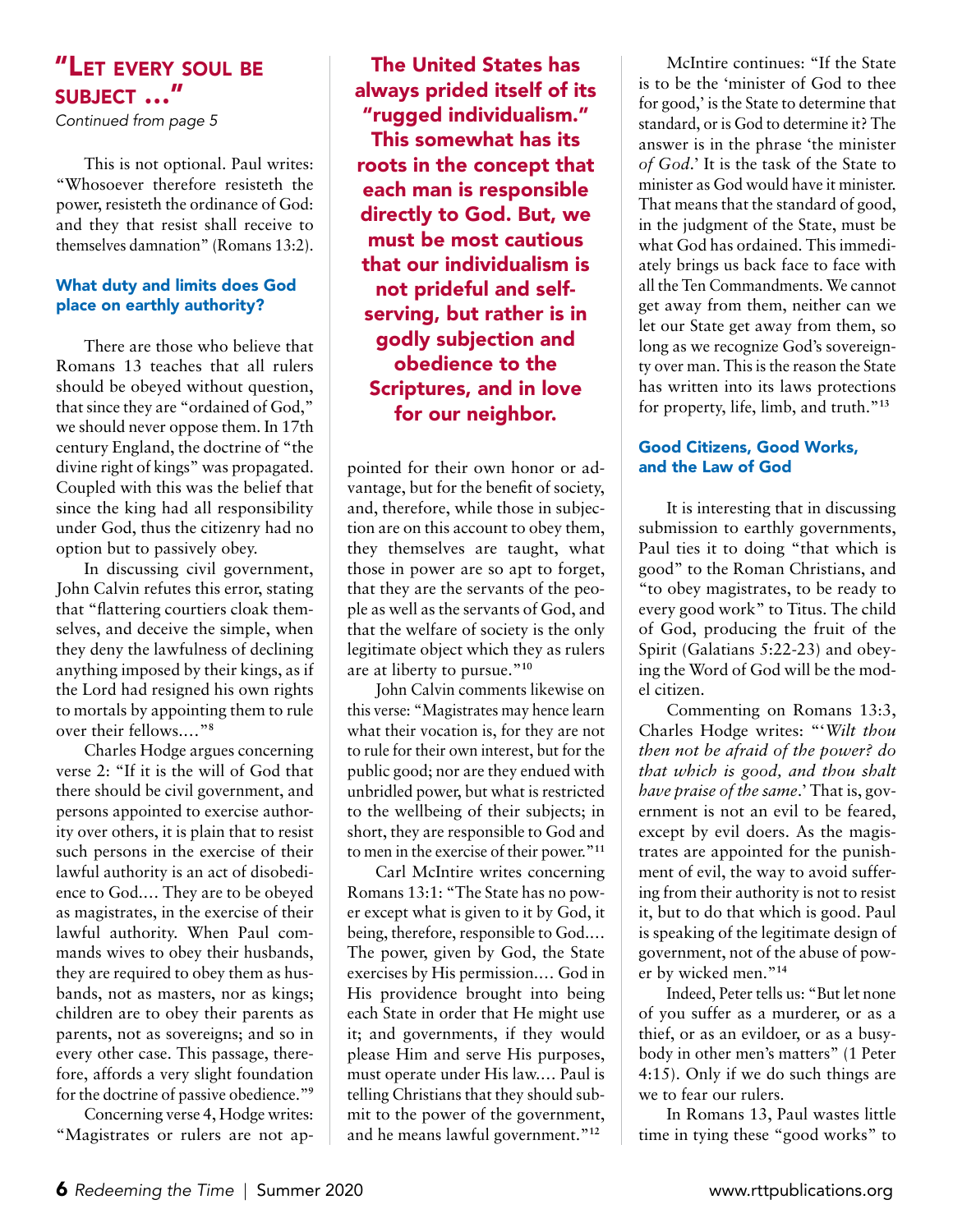the Law of God, particularly the commandments dealing with our relationship with other men. In verses 8 through 10, he writes: "Owe no man any thing, but to love one another: for he that loveth another hath fulfilled the law. For this, Thou shalt not commit adultery, Thou shalt not kill, Thou shalt not steal, Thou shalt not bear false witness, Thou shalt not covet; and if there be any other commandment, it is briefly comprehended in this saying, namely, Thou shalt love thy neighbour as thyself. Love worketh no ill to his neighbour: therefore love is the fulfilling of the law." In verse 13, he writes: "Let us walk honestly, as in the day; not in rioting and drunkenness, not in chambering and wantonness, not in strife and envying."

As individuals, we are responsible directly to God. The United States has always prided itself of its "rugged individualism." But, we must be most cautious that our individualism is not prideful and self-serving, but rather is in godly subjection and obedience to the Scriptures, and in love for our neighbor.

We are commanded to: "Look not every man on his own things, but every man also on the things of others" (Philippians 2:4); "And be ye kind one to another, tenderhearted, forgiving one another, even as God for Christ's sake hath forgiven you" (Ephesians 4:32); "Be kindly affectioned one to another with brotherly love; in honour preferring one another" (Romans 12:10), and so forth.

In the verses leading up to Romans 13, Paul writes: "For I say, through the grace given unto me, to every man that is among you, not to think of himself more highly than he ought to think; but to think soberly, according as God hath dealt to every man the measure of faith" (Romans 12:3).

We are not to be rebellious in our freedom. When discussing subjection to the magistrate to Titus, Paul concludes chapter 3, verse 2, by saying: "shewing all meekness unto all men."

Further, Paul tells Timothy: "I exhort therefore, that, first of all, supplications, prayers, intercessions, and giving of thanks, be made for all men; For kings, and for all that are in authority; that we may lead a quiet and peaceable life in all godliness and honesty. For this is good and acceptable in the sight of God our Saviour" (1 Timothy 2:1-3).

John Calvin writes concerning these verses: "And, indeed, the depravity of men is not a reason why God's ordinance should not be loved. Accordingly, seeing that God appointed magistrates and princes for the preservation of mankind, however much they fall short of the divine appointment, still we must not on that account cease to love what belongs to God, and to desire that it may remain in force. That is the reason why believers, in whatever country they live, must not only obey the laws and the government of the magistrates, but likewise in their prayers supplicate God for their salvation."**<sup>15</sup>**

#### What about non-Christian rulers?

It is tempting to say that in Romans 13 Paul was talking only about ideal government where rulers are in complete obedience and subjection to God. Yet, he was writing when the Romans were ruling over the Holy Land. Nonetheless, he still said that we should be subject to them and honor them.

The Westminster Confession of Faith, chapter 23, "On the Civil Magistrate," states that: "It is the duty of people to pray for magistrates, to honor their persons, to pay them tribute and other dues, to obey their lawful commands, and to be subject to their authority, for conscience' sake. Infidelity or difference in religion doth not make void the magistrate's just and legal authority, nor free the people from their due obedience to him.…"

It is important to recognize that even these "ministers of God" are ordained of God. When we trust in God's complete sovereignty, we can say with Daniel: "Blessed be the name of God for ever and ever: for wisdom and might are his: And he changeth the times and the seasons: he removeth kings, and setteth up kings …" (Daniel 2:20-21).

#### Does God use wicked rulers?

We might protest that wicked rulers are the enemies of God, not His "ministers." Yet, the Bible shows us many times where God has used wicked men to chastise and correct His stubborn children.

"It is the duty of people to pray for magistrates, to honor their persons, to pay them tribute and other dues, to obey their lawful commands, and to be subject to their authority, for conscience' sake. Infidelity or difference in religion doth not make void the magistrate's just and legal authority, nor free the people from their due obedience to him.…"

Westminster Confession of Faith, chapter 23

John Calvin, states concerning Romans 13:3: "But he [Paul] speaks here of the true, and, as it were, of the native duty of the magistrate, from which however they who hold power often degenerate; yet the obedience due to princes ought to be rendered to them. For since a wicked prince is the Lord's scourge to punish the sins of the people, let us remember, that it happens through our fault that this excellent blessing of God is turned into a curse."**<sup>16</sup>**

In Jeremiah 25:8-9, God actually calls the wicked king of Babylon "my servant." He used this wicked ruler to punish and correct His people, because they had not obeyed Him.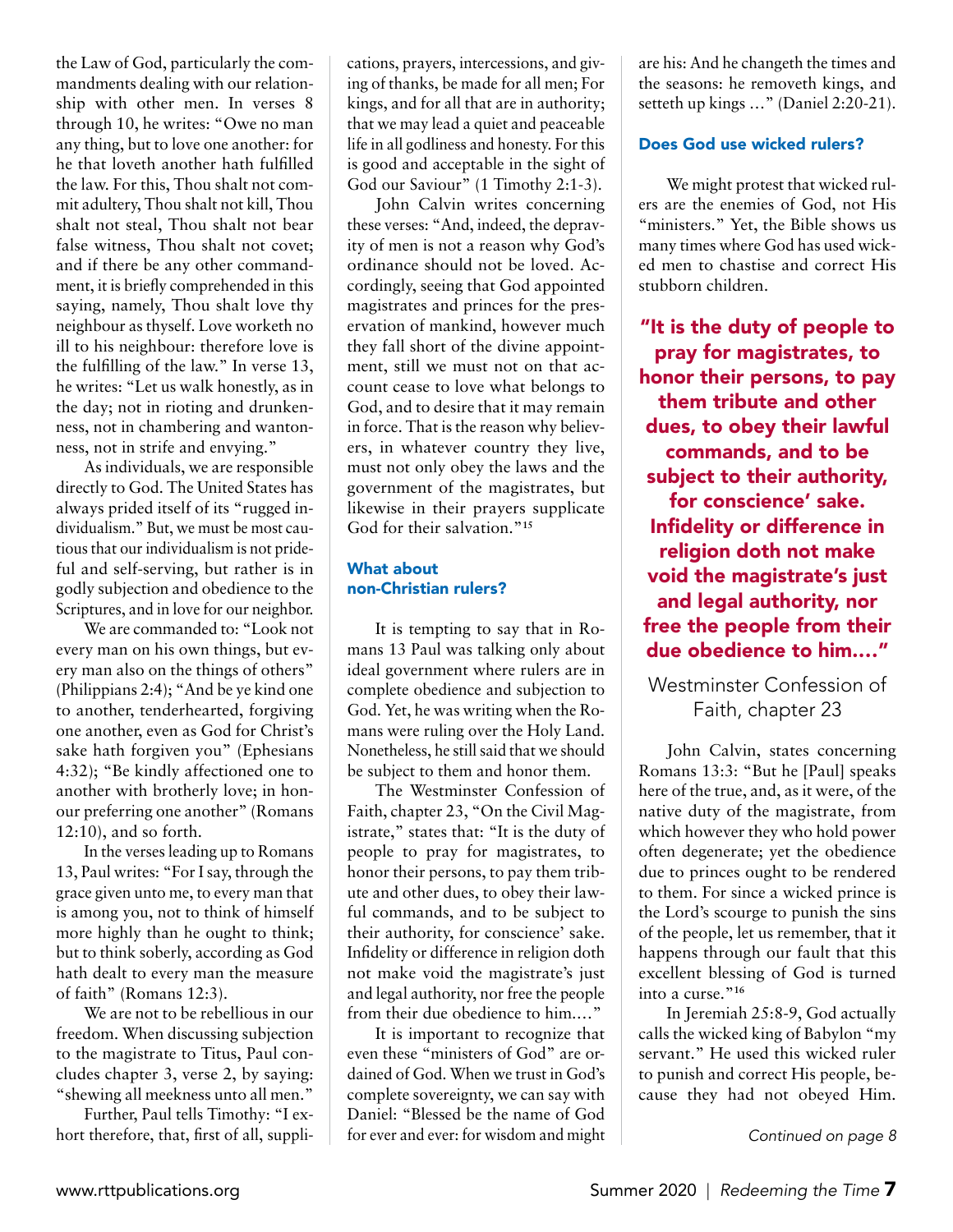*Continued from page 7*

"Therefore thus saith the LORD of hosts; Because ye have not heard my words, Behold, I will send and take all the families of the north, saith the LORD, and Nebuchadrezzar the king of Babylon, my servant, and will bring them against this land, and against the inhabitants thereof.…"

God told Habakkuk: "For, lo, I raise up the Chaldeans, that bitter and hasty nation, which shall march through the breadth of the land, to possess the dwellingplaces that are not theirs." (Habakkuk 1:6).

The Bible even tells us that "the Lord hardened the heart of Pharaoh, and he hearkened not unto them [the children of Israel]; as the LORD had spoken unto Moses" (Exodus 9:12). This was all part of God's sovereign plan.

We must recognize that God does what is best, and it is not up to us to question His will. Daniel 4:35 states

"Magistrates … are not to rule for their own interest, but for the public good; nor are they endued with unbridled power, but what is restricted to the wellbeing of their subjects; in short, they are responsible to God and to men in the exercise of their power."

#### John Calvin

this very well: "And all the inhabitants of the earth are reputed as nothing: and he doeth according to his will in the army of heaven, and among the inhabitants of the earth: and none can stay his hand, or say unto him, What doest thou?"

When Christians do suffer at the hands of wicked rulers, John Calvin writes: "For verily, Christians were to be a class of men born to endure affronts and injuries, and be exposed to the iniquity, imposture, and derision of abandoned men, and not only so, but were to be tolerant of all these evils; that is, so composed in the whole frame of their minds, that, on receiving one offence, they were to prepare themselves for another, promising themselves nothing during the whole of life but the endurance of a perpetual cross."**<sup>17</sup>**

#### May we ever disobey the government?

When a government overreaches its authority and commands us to do that which is in disobedience to God's Word, we must disobey. In Acts 5:28-29, "the captain with the officers" brought the apostles, who had earlier been placed in prison, before the council. The high priest asked them: "Did not we straitly command you that ye should not teach in this name? and, behold, ye have filled Jerusalem with your doctrine, and intend to bring this man's blood upon us. Then Peter and the other apostles answered and said, We ought to obey God rather than men."

When Peter tells us "Fear God. Honour the king" (1 Peter 2:17), it is in that order. God is supreme. The commandments of a lesser ruler must be disobeyed if it is in contradiction to God's commands. Romans 13:1 tells us that: "there is no power but of God: the powers that be are ordained of God." Paul tells us in Ephesians 1:20-21: "Which he [God] wrought in Christ, when he raised him from the dead, and set him at his own right hand in the heavenly places, Far above all principality, and power, and might, and dominion, and every name that is named, not only in this world, but also in that which is to come."

When Christian cake bakers, florists and photographers are commanded by the government to lend their Godgiven talents for the promotion of

wicked events, they must say: "We ought to obey God rather than men." When Christian organizations and businesses owned by Christians are ordered to provide abortifacients in their employee health plans, they must say: "We ought to obey God rather than men."

It is of no little matter that the Apostle Paul himself did not always passively obey those in authority. In Acts 16, when the magistrates had beaten Paul and Silas and placed them in the prison stockade, there was a great earthquake and these prisoners gave the gospel to the Philippian jailer. The jailer told them that they were free to go. But Paul replied: "They have beaten us openly uncondemned, being Romans, and have cast us into prison; and now do they thrust us out privily? nay verily; but let them come themselves and fetch us out. And the serjeants told these words unto the magistrates: and they feared, when they heard that they were Romans.

A similar situation is recorded in Acts 22. The chief captain had ordered Paul bound and whipped. Verse 25 tells us: "And as they bound him with thongs, Paul said unto the centurion that stood by, Is it lawful for you to scourge a man that is a Roman, and uncondemned?" Paul used his Roman citizenship to stop unjust punishment.

If Paul did this, we certainly cannot agree with those who say those who suffer religious persecution must suffer passively. To appeal to the law of the land, the First Amendment, is certainly a just cause for the Christian.

The Bible gives us many instances where God's children righteously refused to obey commands which violated God's Law.

In Exodus 1 and 2, we read that the Pharaoh ordered all the male infants of the Hebrews to be killed. Exodus 1:17 tells us: "But the midwives feared God, and did not as the king of Egypt commanded them, but saved the men children alive." In Exodus 2:2 we read that when Moses was born, his mother "hid him three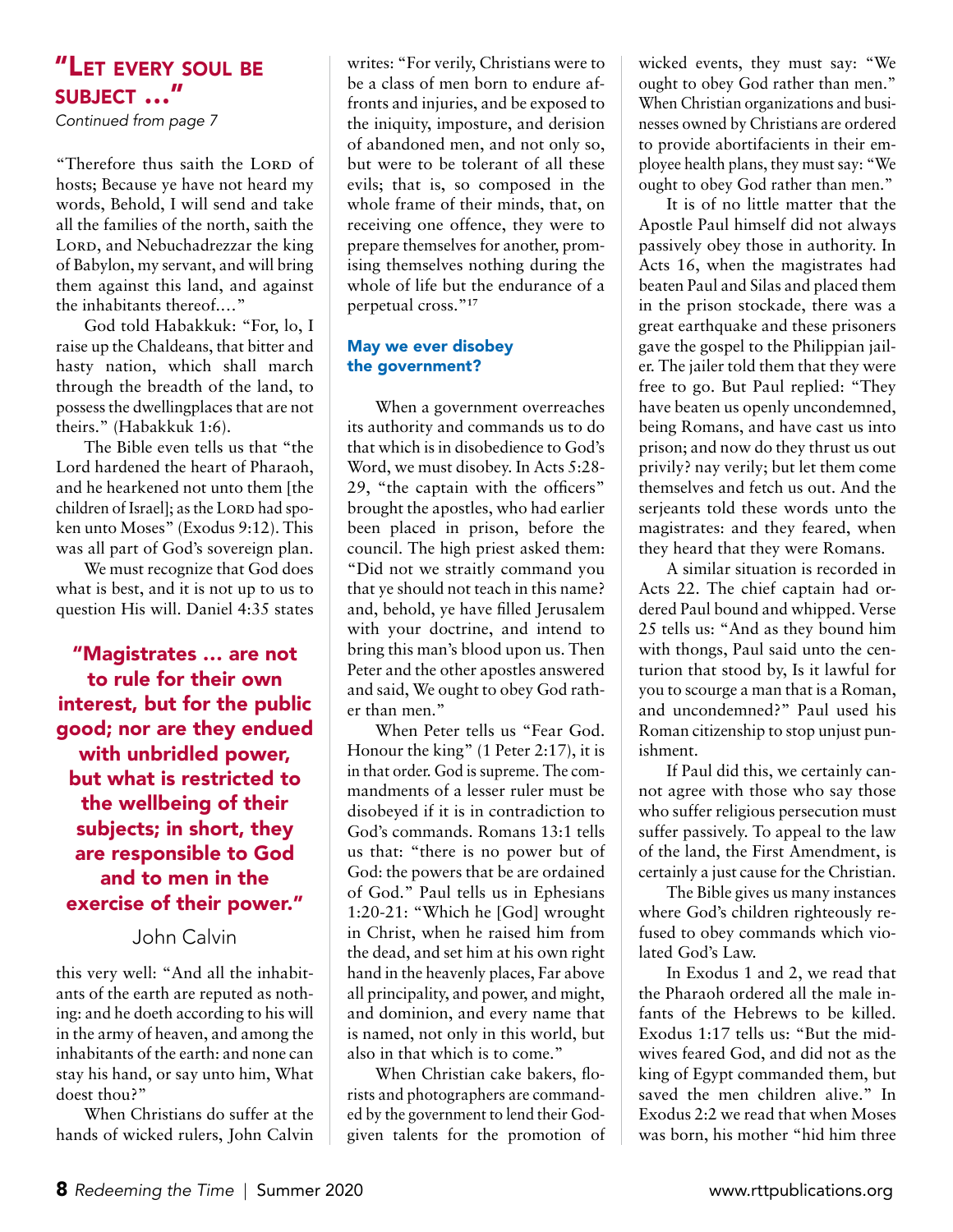months," in disobedience to Pharaoh. We all know the account which follows of Moses in the bullrushes, and-God's providence in his rising to prominence in the house of Pharaoh.

The Hebrew children in the Book of Daniel were faced with an order to worship false gods. Daniel 3:16-18 tells us that: "Shadrach, Meshach, and Abednego, answered and said to the king, O Nebuchadnezzar … our God whom we serve is able to deliver us from the burning fiery furnace, and he will deliver us out of thine hand, O king. But if not, be it known unto thee, O king, that we will not serve thy gods, nor worship the golden image which thou hast set up."

Later, in Daniel 6:7, we read that the rulers in the land urged King Darius to sign "a firm decree, that whosoever shall ask a petition of any God or man for thirty days, save of thee, O king, he shall be cast into the den of lions." Darius signed the decree.

When Daniel heard this, he did not retreat to his closet to pray to God in secret. Instead it says: "Now when Daniel knew that the writing was signed, he went into his house; and his windows being open in his chamber toward Jerusalem, he kneeled upon his knees three times a day, and prayed, and gave thanks before his God, as he did aforetime" (Daniel 6:10). Some might say that he could have held off praying for a mere 30 days. But Daniel took to heart the words of the Psalmist: "Evening, and morning, and at noon, will I pray, and cry aloud: and he shall hear my voice" (Psalm 55:17).

These wicked rulers saw what Daniel was doing. They told Darius that Daniel was breaking the law, and forced him, reluctantly, to throw Daniel into the lion's den.

Even Joseph and Mary disobeyed wicked King Herod. Instead of submitting to his edict that all boys under two years of age should be killed, they took their son and fled into Egypt until such a time as the danger was past. Although Herod may have been one of the "powers that be," which was "ordained of God," nonetheless, God Himself — the Supreme Power — sent His angel to tell them to disobey Herod and flee.

John Calvin writes concerning when we may disobey authority: "We are subject to the men who rule over us, but subject only in the Lord. If they command anything against Him let us not pay the least regard to it, nor be moved by all the dignity which they possess as magistrates — a dignity to which no injury is done when it is subordinated to the special and truly supreme power of God."**<sup>18</sup>**

He continues by reminding us that the "Israelites are condemned for having too readily obeyed the impious edict of the king. For, when Jeroboam made the golden calf, they forsook the temple of God, and, in submissiveness to him, revolted to new superstitions (1 Kings 12:28)."**<sup>19</sup>**

Again, Calvin writes: "… But since Peter, one of heaven's heralds, has published the edict, 'We ought to obey God rather than men' (Acts 5:29), let us console ourselves with the thought, that we are rendering the obedience which the Lord requires, when we endure anything rather than turn aside from piety. And that our courage may not fail, Paul stimulates us by the additional consideration (1 Corinthians 7:23), that we were redeemed by Christ at the great price which our redemption cost him, in order that we might not yield a slavish obedience to the depraved wishes of men, far less do homage to their impiety."**<sup>20</sup>**

Commenting on Romans 13:1, Charles Hodge strikes the balance of what Paul is here teaching: "… we are to obey all that is in actual authority over us, whether their authority be legitimate or usurped, whether they are just or unjust. The actual reigning emperor was to be obeyed by the Roman Christians, whatever they might think as to his title to the sceptre. But if he transcended his authority, and required them to worship idols, they were to obey God rather than man. This is the limitation to all human authority. Whenever obedience to man is inconsistent with obedience to God, then disobedience becomes a duty."**<sup>21</sup>**

The time has come in the United States, and it has already come in many other countries, where men have had to suffer the consequences of being faithful to God, rather than destroying their consciences at the altar of the wicked commands of men. We should all seek before the Lord to be ready when we are presented with such a situation.



#### Samuel Rutherford: *"Lex, Rex: The Law and the Prince"*

Europe had suffered all kinds of tyranny for many hundreds of years before the Protestant Reformation, with the Roman Catholic Church having strong powers over the secular rulers. The Reformation in no way minimized the importance of obeying Romans 13, but it held strongly that each individual should be free to honor God in everything which he did. The doctrine of "the priesthood of all believers" taught that man was directly responsible to His Creator.

As mentioned earlier, some in Great Britain held that Romans 13 taught "the divine right of kings," and that the subjects were bound by Scripture to obey the King in every point, since he was "ordained of God." There was much religious and other persecution under this system, since wicked kings and queens felt at liberty to overstep their authority and put onorous burdens upon their subjects.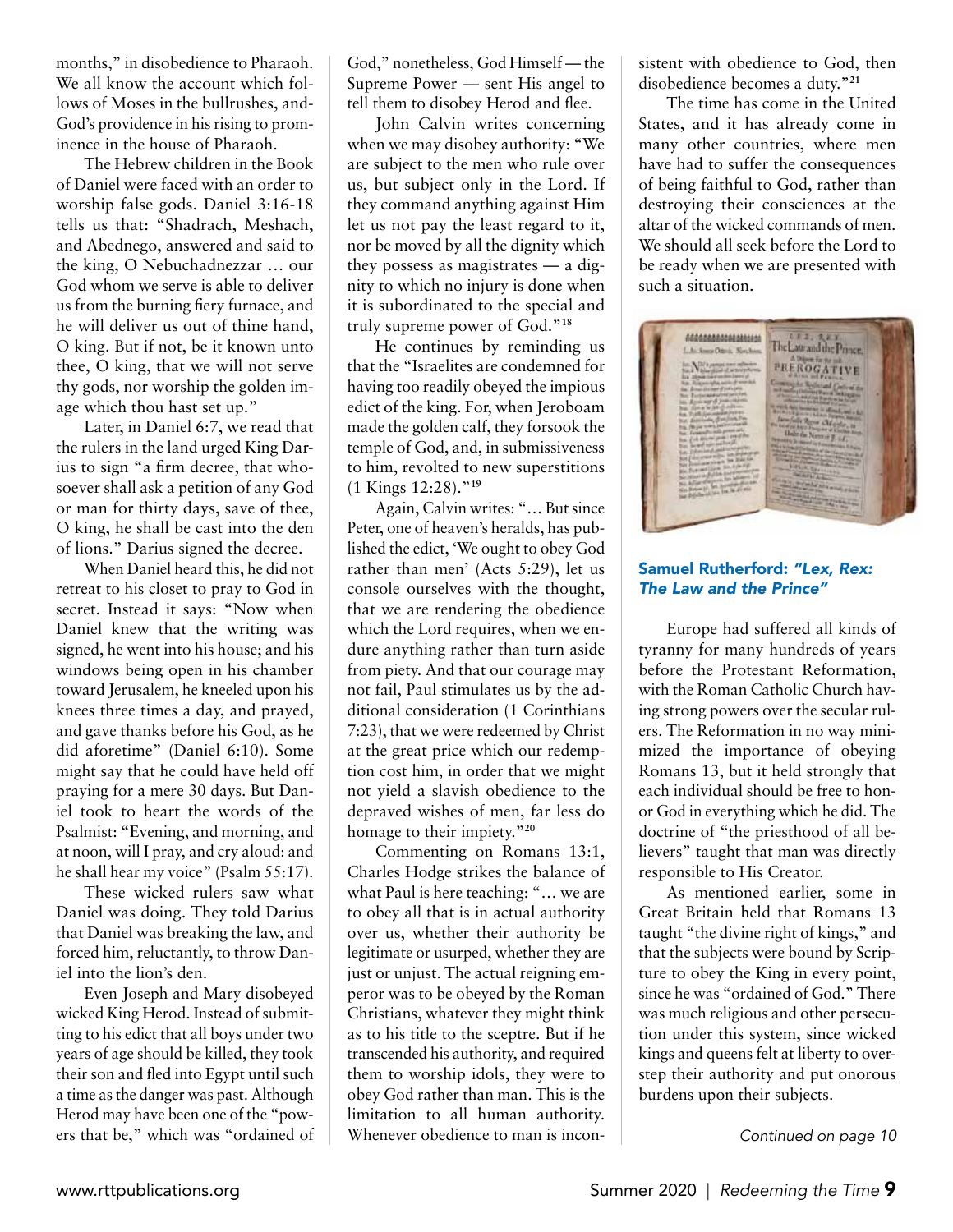*Continued from page 9*

In 1644, the Rev. Samuel Rutherford published *Lex, Rex: The Law and the Prince*. He rejected strongly the concept of "the divine right of kings." He discussed Romans 13 at length and made a great divide between "the King," and "the man" who happened to be holding the title at any given time. The actual man in authority had no power of himself, but instead was subject to the law. Only when he enforced the law and did that which was according to God's Law (as the Supreme power) was his power legitimate. Any unlawful commands indicated usurped power, and thus were illegitimate.

Rutherford was a prominent Scottish Presbyterian minister, and a commissioner to the Westminster Assembly, where the Westminster Confession of Faith was composed. Rutherford's bold teaching did not go without notice from the King. All copies of *Lex, Rex* were ordered burned, he was stripped of all his titles, and he was summoned to appear before Parliament on charges of treason. He entered into the presence of the Lord before the trial could begin. Some of his last words were: "Glory shines in Immanuel's Land," on which the hymn "the Sands of Time" is based.

The annals of history are littered with a long procession of very evil rulers. It is often stated that since Nero was the Roman emperor when Paul was writing to the Romans, the command to be in subjection is absolute. Nero was probably the most evil of the Roman emperors. He would engage in the most unspeakable of cruelties on a whim, including the turning of Christians into human torches to illuminate his parties. He even had his own mother killed. It would be natural to think that God certainly is not telling us to be in subjection to such a ruler! Must Christians acquiese to unjust killings and tortures

by the authorities? Many Christians have suffered great harm, and even death, under such authorities. They often have been powerless to protect themselves, and they stood for Christ, suffering loss, to the glory of God. One needs only to read *Foxe's Book of Martyrs* to see many cases where Christians gave up their lives at the hands of wicked authorities in glorious testimony to the Gospel of Jesus Christ.

Rutherford, in studying the Scriptures, and building on the work of such godly men as John Calvin (see first two paragraphs above under "What duty and limits does God place on earthly authority"), made a clear

"The powers (Rom. 13:1) that be, are ordained of God, as their author and efficient; but kings commanding unjust things, and killing the innocent, in these acts, are but men, and sinful men; and the power by which they do these acts, are sinful and are usurped, and so far they are not powers ordained of God, according to his revealed will, which must rule us."

Samuel Rutherford

distinction between submission to lawful rulings and those which were evil. Rutherford wrote: "Subjection is due to Nero as an emperor, but not any subjection is due to him in his burning of Rome, and torturing of Christians.… The law clearly distinguisheth we are to obey parents **in the Lord**, and if Nero commands idolatry, this is an excessive power. Are we obliged to obey, because the law distinguisheth not? … The text saith we are to obey every power from God that is God's ordinance, by which the man is a minister of God for good; but an unjust and excessive power is none of these three" (emphasis ours).**<sup>22</sup>**

Earlier, he stated: "The powers (Rom. 13:1) that be, are ordained of God, as their author and efficient; but kings commanding unjust things, and killing the innocent, in these acts, are but men, and sinful men; and the power by which they do these acts, are sinful and are usurped, and so far they are not powers ordained of God, according to his revealed will, which must rule us. Now the authority and official power, *in abstracto*, is ordained of God, as the text saith, and other Scriptures do evidence."**<sup>23</sup>**

"He that commandeth not what God commandeth, and punisheth and killeth where God, if personally and immediately present, would neither command nor punish, is not in these acts to be subjected unto, and obeyed as a superior power of the Most High."**<sup>24</sup>** Rutherford spoke boldly against tyranny: "… when the king doeth acts of injustice, he is neither man nor king, but some independent absolute god."**<sup>25</sup>** "Flying from the tyranny of abused authority, is a plain resisting of rulers in their unlawful oppression and perverting of judgment."**<sup>26</sup>**

Rutherford saw resistance to tyranny to not be against God, but rather against Satan. He wrote: "He that resisteth the power, that is, the official power, and the king, as king, and commanding in the Lord, resisteth the ordinance of God, and God's lawful constitution. But he who resisteth the man, who is the king, commanding that which is against God, and killing the innocent, resisteth no ordinance of God, but an ordinance of sin and Satan; for a man commanding unjustly, and ruling tyrannically, hath, in that, no power from God."**<sup>27</sup>**

"To obey the king's personal will, when it is sinful, ... against his legal will, is a sin, and disobedience to God.…"**<sup>28</sup>**

#### The American Revolution

Although not all of Rutherford's reasoning was accepted by American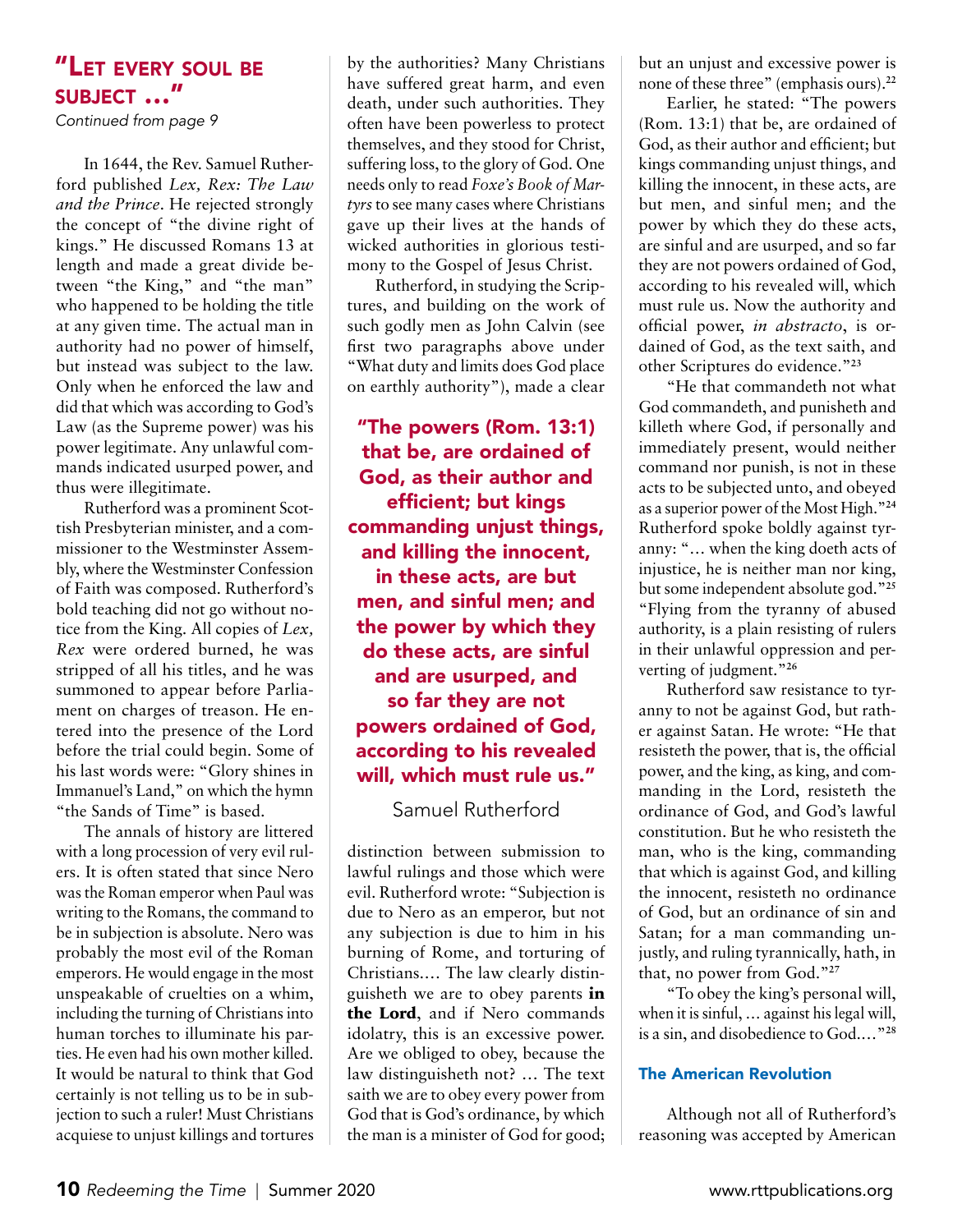ministers and political leaders, yet it had a very significant influence on them. Many of its elements are seen in the Declaration of Independence. Some of the Founders even proposed making the national motto: "Resistance to tyrants is obedience to God" — which sounded very much like the words of Rutherford just quoted.

Rutherford's treatise had a great impact on the Founders, as it presented a limited constitutional government, whose only reason for existence was the good of the people, and to allow them to serve God in freedom. The King was just the established law in human form.

Man was seen as born in sin, so a government with many checks and balances was put into place. In many respects, it was fashioned on Presbyterian church government — with the people choosing representatives — "the consent of the governed." There would be no King. Government worked from the bottom up, rather than from the top down — such as is found in Roman Catholicism and other churches with episcopal governments. It is little wonder that the War for Independence has often been called "The Presbyterian Rebellion."

The teaching and preaching of Presbyterian ministers, as well as others — many having been trained in the teaching of Calvin, Knox, Rutherford, and so forth — had perhaps the largest impact on the decision of the colonies to declare their independence from King George III.

The Rev. John Witherspoon, Presbyterian minister and president of what is now Princeton University, preached a sermon in May 1776, shortly before the signing of the Declaration of Independence, entitled "The Dominion of Providence Over the Passions of Men." He concluded his message by saying: "If your cause is just, you may look with confidence to the Lord, and intreat him to plead it as his own. You are all my witnesses, that this is the first time of my introducing any political subject into the pulpit. At

"I willingly embrace the opportunity of declaring my opinion without any hesitation, that the cause in which America is now in arms, is the cause of justice, of liberty, and of human nature. So far as we have hitherto proceeded, I am satisfied that the confederacy of the colonies has not been the effect of pride, resentment, or sedition, but of a deep and general conviction that our civil and religious liberties, and consequently in a great measure the temporal and eternal happiness of us and our posterity, depended on the issue."

John Witherspoon

this season, however, it is not only lawful but necessary, and I willingly embrace the opportunity of declaring my opinion without any hesitation, that the cause in which America is now in arms, is the cause of justice, of liberty, and of human nature. So far as we have hitherto proceeded, I am satisfied that the confederacy of the colonies has not been the effect of pride, resentment, or sedition, but of a deep and general conviction that our civil and religious liberties, and consequently in a great measure the temporal and eternal happiness of us and our posterity, depended on the issue. The knowledge of God and his truths have from the beginning of the world been chiefly, if not entirely confined to those parts of the earth where some degree of liberty and political justice were to be seen, and great were the difficulties with which they had to struggle, from the imperfection of human society, and the unjust decisions of usurped authority. There is not a single instance in history, in which civil liberty was lost, and religious liberty preserved entire. If therefore we yield up our temporal property, we at the same time deliver the conscience into bondage."**<sup>29</sup>**

When future President John Adams arrived in Philadelphia to attend the Continental Congress in 1776, he visited the Pine Street [now Third] Presbyterian Church, a few blocks behind what is now called Independence Hall. The Rev. George Duffield, from Carlisle, PA, was the pastor. Adams wrote to his wife, Abigail, on May 17, 1776, one week after he had proposed that the colonies set up a government independent of the crown: "I have this morning heard Mr. Duffield, upon the signs of the times. He ran a parallel between the case of Israel and that of America; and between the conduct of Pharaoh and that of [King] George [III]. Jealousy that the Israelites would throw off the government of Egypt made him issue his edict that the midwives should cast the children into the river, and the other edict, that the men should make a large revenue of bricks without straw. He concluded, that the course of events indicated strongly the design of Providence that we should be separated from Great Britain, etc."**<sup>30</sup>** Adams believed that the King, like Pharaoh, had become a tyrant in his demands on the colonies.

Indeed, Exodus 14 gives us the riveting account of the Children of Israel passing on dry ground through the Red Sea. God hardened Pharaoh's heart, and he and his chariots pursued after them. Many of the Israelites were afraid, and complained to Moses that they should have just stayed in Egypt, under Pharaoh's heavy fist of tyranny over them. But in Exodus 14:15, God tells Moses not to acquiesce to the will of Pharoah, but rather: "… speak unto the children of Israel, that they go forward." In the end the Israelites passed across the sea, and the Egyptians were destroyed.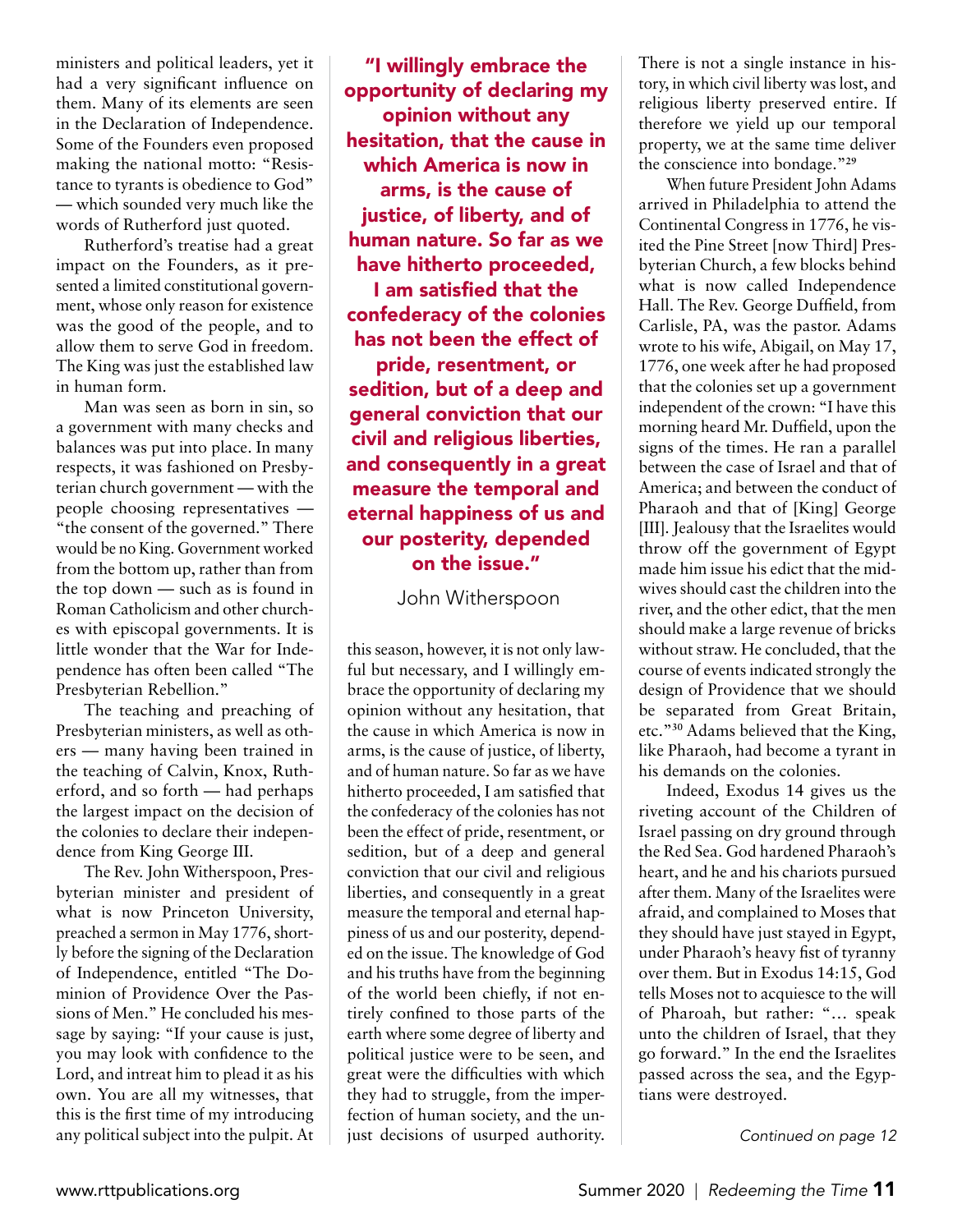# "Thou shalt love the Lord thy God.... Thou shalt love thy neighbour as thyself."

T HE PRESENT TERRIBLE CONFLICT IN THE UNITED STATES is due to one thing: SIN - the breaking of the Law of God. The Bible tells us that "ALL have sinned and come short of the glory of God" (Romans 3:23). And, that "The heart is deceitful above all things, and desperately wicked" (Jeremiah 17:9).

**n** Painful instances of injustice and the destruction in our streets have resulted from the breaking of all 10 of the 10 Commandments. Blasphemy against God, killing, stealing, lying, covetousness, and so forth, are everywhere seen.

**n** The Ten Commandments are often divided into two categories: Our relation to God (1 to 4) and our relation to each other (5-10). The Lord Jesus Christ indicated this, when he answered the question: "Master, which is the great commandment in the law?"

**n** "Jesus said unto him, Thou shalt love the Lord thy God with all thy heart, and with all thy soul, and with all thy mind. This is the first and great commandment. And the second is like unto it, Thou shalt love thy neighbour as thyself. On these two commandments hang all the law and the prophets" (Matthew 22:36-40).

The Law of God shows us how terribly far we fall short of God's glory. Only when men and women are saved by the grace and mercy of God, and live in obedience to His Word, will we ever see men living in relationship with each other as they should. The failed attempts of man's origin have only proved time and again that they are not the answer. May those who are saved and those who are lost take this portion of Scripture to heart. —*Brad Gsell*

## "Let every soul be subject …"

*Continued from page 11*

In an earlier letter to Abigail, dated July 30, 1775, Adams wrote that he had heard a sermon by "Mr. Duffield, from 2 Chronicles 15:1,2. This gentleman never fails to adapt his discourse to the times. He pressed upon his audience the necessity of piety and virtue, in the present times of adversity.…"**<sup>31</sup>** This letter reveals two things about Rev. Duffield in particular, and the ministers of the colonies in general. They did not just speak in abstract and theoretical terms. They firmly believed that the Scriptures taught "what duty God requires of man." Thus, it was crucial that the Word of God be applied to the exact issues of the day in every generation. Some, such as Bible Presbyterian leader Carl McIntire, in the 20th century, were often strongly condemned for doing this very thing. Many ministers today fail to apply the Scriptures in their messages.

Another point to observe is that Duffield, although bold in his stand for God's Word, nonetheless urged "piety and virtue." Our Founders did not rush into rebellion based on heated emotions. Rather, the Declaration of Independence states that govern-

#### Concerning Presbyterian minister George Duffield: "This gentleman never fails to adapt his discourse to the times. He pressed upon his audience the necessity of piety and virtue, in the present times of adversity.…"

John Adams

ments "should not be changed for light and transient causes; and accordingly all experience hath shewn, that mankind are more disposed to suffer, while evils are sufferable." But, they believed that after long and sustained acts of tyranny by the King, they were dutybound to rebel. The Declaration then lists a number of the King's abuses.

Appropriate quotes from the Founders would fill volumes, but again from John Adams, in a letter dated October 11, 1798, to the First Brigade of the Third Division of the Militia of Massachusetts concerning the new American government: "… We have no Government armed with Power capable of contending with human Passions unbridled by … morality and Religion. Avarice, Ambition … Revenge or Gallantry ["licentiousness" in some other versions], would break the strongest Cords of our Constitution as a Whale goes through a Net. Our Constitution was made only for a moral and religious People. It is wholly inadequate to the government of any other."**<sup>32</sup>**

Some ministers today consider the American Revolution to be in violation of Romans 13. However, we might point to the Biblical account of the division of the Northern Kingdom from Judah, to see a situation of starting a new independent government with the blessing of God.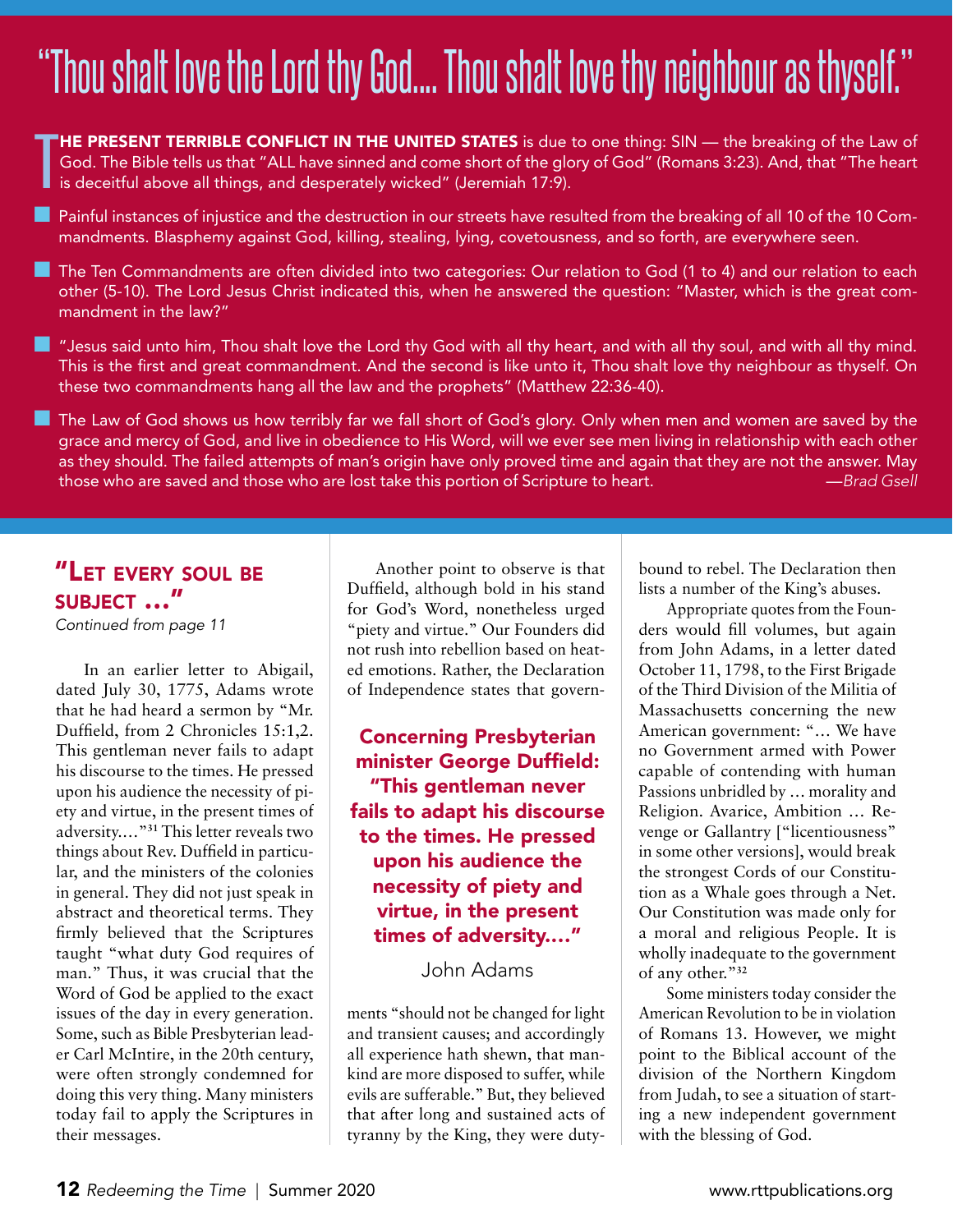In 1 Kings 12:3-4 we read: "And Jeroboam and all the congregation of Israel came, and spake unto Rehoboam, saying, Thy father made our yoke grievous: now therefore make thou the grievous service of thy father, and his heavy yoke which he put upon us, lighter, and we will serve thee." They attempted to be in subjection.

However, Rehoboam responded: "My father made your yoke heavy, and I will add to your yoke: my father also chastised you with whips, but I will chastise you with scorpions." The account continues: "Wherefore the king hearkened not unto the people" (verses 14-15).

The result: "So Israel rebelled against the house of David unto this day. And it came to pass, when all Israel heard that Jeroboam was come again, that they sent and called him unto the congregation, and made him king over all Israel: there was none that followed the house of David, but the tribe of Judah only" (verses 19-20).

2 Chronicles 10:15 tells us that "the cause was of God." The Northern Kingdom's declaration of independence was "of God."

#### Conclusion

As we have seen, the Bible clearly teaches that God, as the Supreme Ruler, has ordained human government for the good of the people and the ordering of human society. God's people rebel against God, and are worthy of His judgment, when they resist lawful authority.

God has instituted even ungodly governments, often as punishment to the people, even calling them "my servant" on occasion. We are to obey even unjust rulers in things which are lawful, even if inconvenient or confining. The Christian is to be clothed with humility and meekness, and must be patient, gentle and longsuffering. To be characterized with a prevailing spirit of rebellion is a sin against God.

However, if a ruler wrongly kills, imprisons, or otherwise harms inno-

"I have this morning heard Mr. Duffield, upon the signs of the times. He ran a parallel between the case of Israel and that of America; and between the conduct of Pharaoh and that of [King] George [III]. Jealousy that the Israelites would throw off the government of Egypt made him issue his edict that the midwives should cast the children into the river, and the other edict, that the men should make a large revenue of bricks without straw. He concluded, that the course of events indicated strongly the design of Providence that we should be separated from Great Britain, etc."

John Adams

cent citizens, the Christian should do nothing to condone, encourage or facilitate such evil, and may need to intervene to protect the lives of themselves and others. Also, if the government orders us to do things which are against God's Word, we must resist and refuse to do them, even if it results in unjust punishment to ourselves.

Christ told the disciples that they should expect to be delivered to the council and to be scourged in the synagogue. They would also be hailed before governors and kings for Christ's sake. In Matthew 10:16, Christ tells them: "Behold, I send you forth as sheep in the midst of wolves: be ye therefore wise as serpents, and harmless as doves." May God give us wisdom in these perplexing days in which we live.• \_\_\_\_\_\_\_\_\_\_\_\_

**11** *Constitution of the Bible Presbyterian Church (2008), Form of Government*, Chapter XII:3:(1), p. 139; XIII:8:(1), p.143; XIV:112:(1), p. 147; *Book of Disicpline*, Chapter IV:1, p. 163. **12** Carl McIntire, *Author of Liberty*

(Collingswood, NJ: Christian Beacon Press,

1946), p. 113. **13** *Ibid.,* p. 114. **14** *Ibid.* **15** *Ibid.*, p. 115. **16** *Ibid.*, p. 117. **17** Matthew Henry, *Matthew Henry's Commentary on the Whole Bible*, Vol. VI (Old Tappan, NJ: Fleming H. Revell Company, n.d.), p. 870. **18** John Calvin, *Institutes of the Christian Religion*, Vol. I, tr. Henry Beveridge (Grand Rapids: Wm. B. Eerdmans Publishing Company, 1975), Chapter XX, p. 675. **19** Charles Hodge, *Commentary on the Epistle to the Romans* (Philadelphia: Alfred Martien, 1873), pp. 640-641. **<sup>10</sup>***Ibid.*, p. 642. **<sup>11</sup>**John Calvin, *Calvin's Commentaries*, Vol. XIX, Commentaries on the Epistle to the Romans (Grand Rapids: Baker Book House, 1981) p. 481. **<sup>12</sup>**McIntire, p. 112. **<sup>13</sup>***Ibid*. **<sup>14</sup>**Hodge, pp. 641-642. **<sup>15</sup>**Calvin, *Calvin's Commentaries*, Vol. XXI, Commentaries on the First Epistle to Timothy, p. 51. **<sup>16</sup>**Calvin, *Calvin's Commentaries*, Vol. XIX, Commentaries on the Epistle to the Romans, p. 480. **<sup>17</sup>**Calvin, *Institutes of the Christian Religion*, p. 667. **<sup>18</sup>***Ibid.*, p. 675. **<sup>19</sup>***Ibid*. **<sup>20</sup>***Ibid*., pp. 675-676. **<sup>21</sup>**Hodge, p. 640. **<sup>22</sup>**Samuel Rutherford, *Lex, Rex: The Law and the Prince* (Edinburgh: Robert Ogle and Oliver & Boyd, 1843), p. 149. **<sup>23</sup>***Ibid.*, p. 144. **<sup>24</sup>***Ibid*. **<sup>25</sup>***Ibid*., p. 150. **<sup>26</sup>***Ibid*., p. 159. **<sup>27</sup>***Ibid*., p. 144. **<sup>28</sup>***Ibid*., p. 151. **<sup>29</sup>**John Witherspoon, *The Dominion of Providence Over the Passions of Men (Philadelphia*, 1776), p. 27.

**<sup>30</sup>**Ed. Charles F. Adams (grandson of John Adams), *Letters of John Adams, Addressed to His Wife*, Vol. 1, Letter 54, (Boston: Charles C. Little and James Brown, 1841), p. 109.

**<sup>31</sup>***Ibid.*, Letter 28, p. 55.

**32**John Adams, with notes and illustrations by Charles Francis Adams, *The Works of John Adams, Second President of the United States*, Vol. IX (Boston, Little, Brown and Company, 1854), p. 229.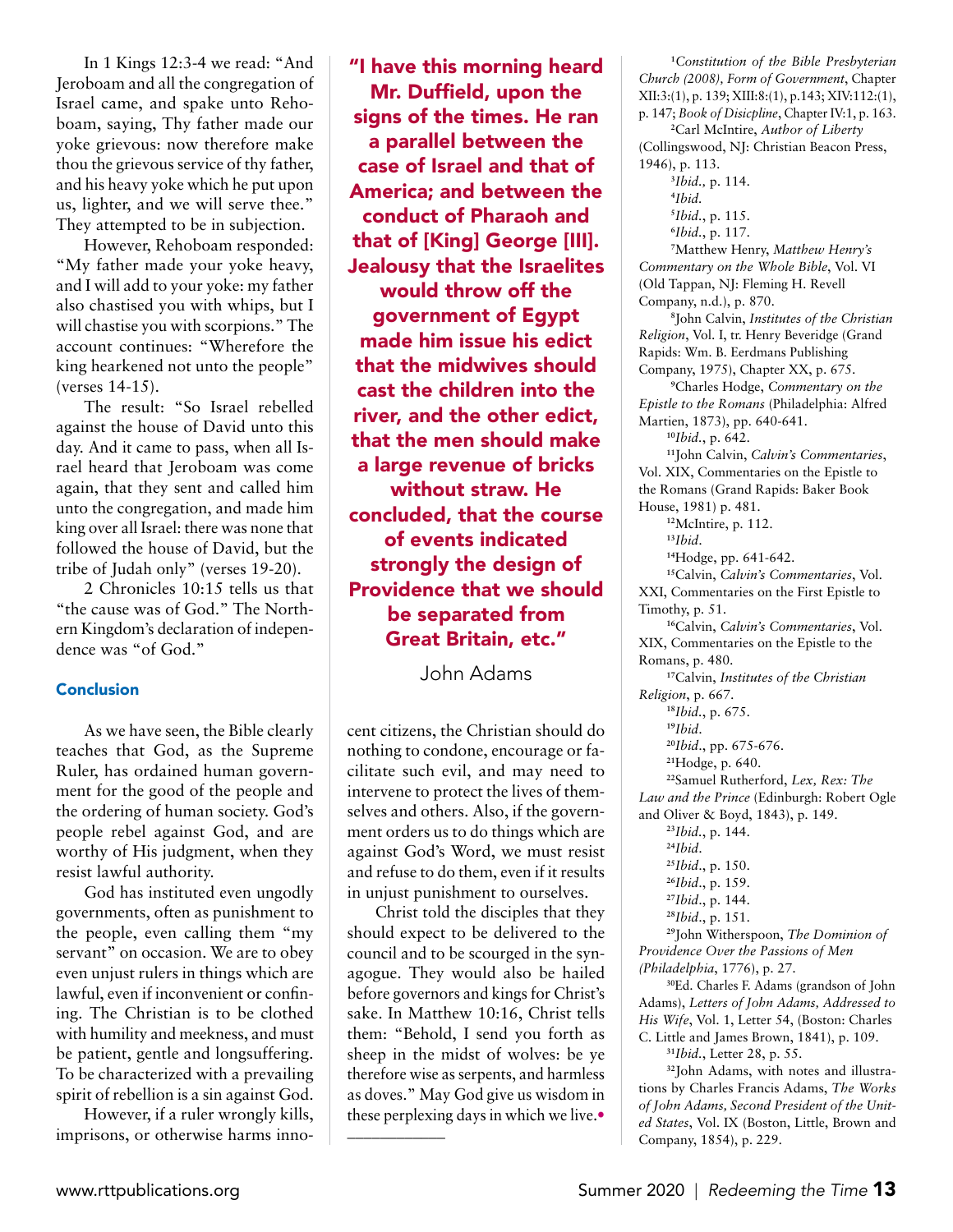

# **Being "Subject" During the COVID-19 Pandemic**

**by Brad K. Gsell**

**THEONID-19 pandemic has**<br>
brought on a blizzard of<br>
"public health" orders and<br>
directives both on the federal<br>
and state level. This has been quite brought on a blizzard of "public health" orders and directives both on the federal confusing, since each state sets its own policies and they frequently change. Even Bible believing Christians have sharply disagreed as to how far we should obey the many restrictions.

We have been told that the "scientists" are to be obeyed, almost as if they were deemed infallible. Yet, from day to day, contradictory and changing "scientific facts" have been declared. Those experienced in infectious disease do not necessarily have any knowledge at all as to what is necessary for mental health, non-COVID-related diseases, the economy, and so forth. Political leaders in favor of Big Government often have been more draconian in their pronouncements, than those holding to the philosophy of "limited government."

These orders, in general, have gone further than any directives issued in U.S. history, and have had profound effects. Many successful businesses have been hurt deeply or forced to close. Patients with other diseases have many times had their health placed in peril, since crucial treatments have had to be delayed.

Further, there have been a number of discriminatory orders which have sent individuals and churches to court to stop the infringement of the rights guaranteed in the Bill of Rights of our U.S. Constitution. Others have challenged the constitutionality of governors issuing such orders at all.

#### How should the Christian respond to all of this?

Before considering all the factors, the Christian should always be ready to obey Romans 13:1: "Let every soul be subject unto the higher powers. For there is no power but of God: the powers that be are ordained of God."

We should not have a rebellious spirit, and quickly resist anything we do not like. Romans 13:2 tells us that human government is an "ordinance of God," and should be obeyed in all things lawful.

We may prefer to drive 90 miles an hour, but we should obey the 70-mile-an-hour speed limit. We may

want to have a loud event at 3:00 a.m., but the government has the right to have rules against disturbing the peace. There must be a balance between rules for public safety and orders which violate the core principles of our Constitution.

It is a bad testimony if we do not have a spirit of humility, meekness, and concern for our fellow citizens. However, the issue certainly does come up as to whether such orders are legal.

#### Are these orders from governors legal?

There have been many times in U.S. history, going back to the early days of the Republic, when extraordinary circumstances have been held to warrant extraordinary restrictions on freedom. In the 1824 Supreme Court case *Gibbons v. Ogden* the majority opinion was written by Chief Justice John Marshall, and concurred with by George Washington's nephew, Justice Bushrod Washington, among others. Marshall differentiated between what authority belonged to the Federal Government, and that which belonged to the states. He wrote that those things which are "most advantageously exercised by the States themselves" are "Inspection laws, **quarantine laws**, **health laws of every description**, as well as laws for regulating the internal commerce of a State, and those which respect turnpike roads, ferries, &c., are component parts of this mass" (emphasis ours).

While George Washington was president, a terrible Yellow Fever epidemic hit Philadelphia in 1793. Theologian Charles Hodge's father died from the disease shortly after Charles was born. There were quarantines, refusals from many towns and cities to allow Philadelphians (or goods produced there) to enter, and so forth. Havre de Grace, MD, attempted to stop Philadelphians from crossing the Susquehanna River into Maryland. There have been mandated church closures during earlier epidemics and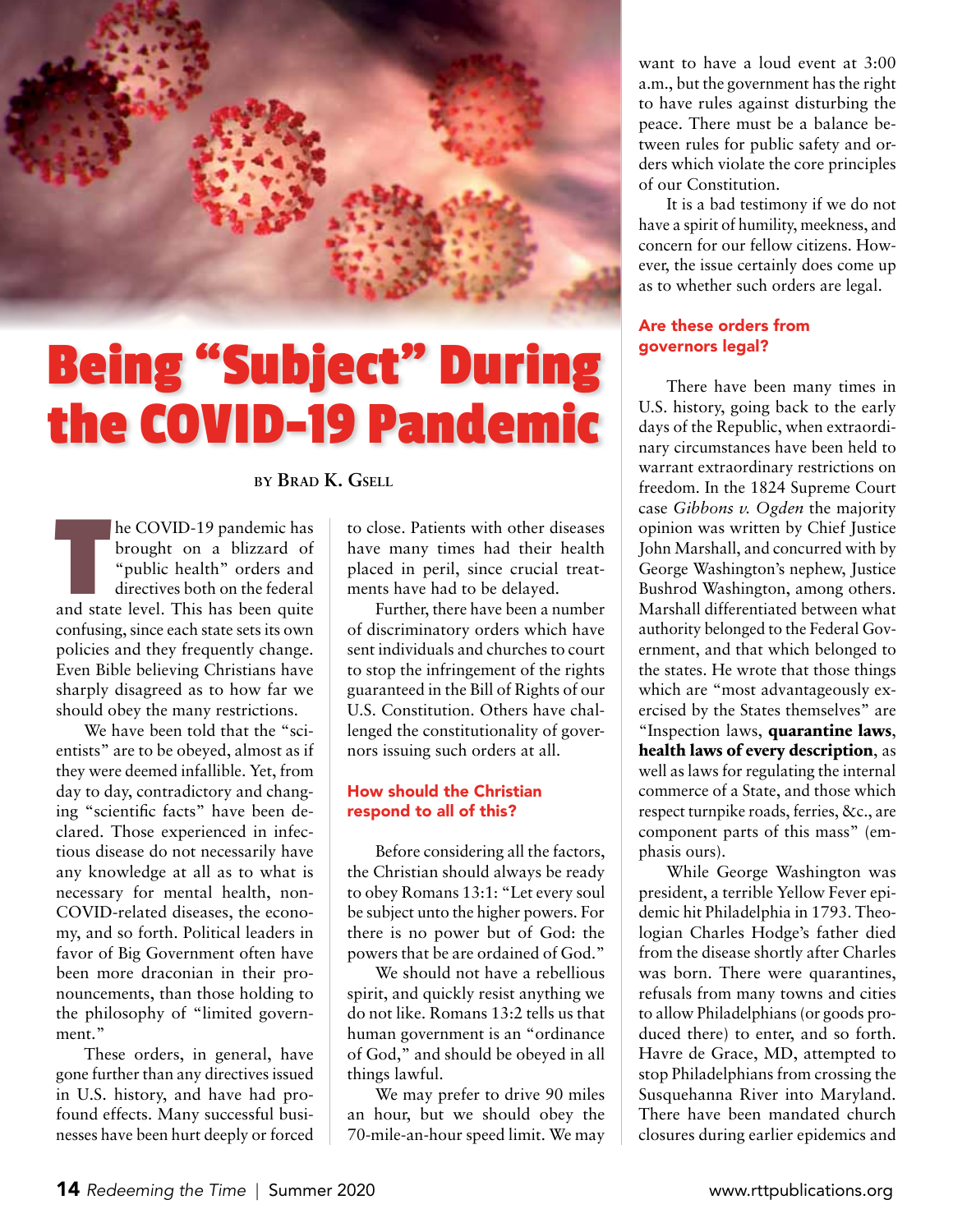pandemics. The 1918 Spanish flu pandemic is one example.

Some State legislatures have passed laws giving the governor the right to issue temporary orders during such health crises, not requiring legislative approval for each specific order. However, due to the unprecedented and sustained nature of the present orders there have been many legal questions raised. In fact, in North Carolina, Lieutenant Governor Dan Forest is suing Governor Roy Cooper, saying that Cooper bypassed the rules for issuing his strict orders.

#### When governors discriminate

Sadly, such non-codified orders, while sometimes necessary, have been shown often to be crafted according to a governor's personal political and spiritual biases. For instance, Michigan Governor Gretchen Whitmer, whose orders were particularly strident, gave strong condemnation to citizens who protested in Lansing over her orders. However, shortly thereafter, Whitmer joined a large group of Black Lives Matter protesters, with no "social distancing" whatsoever — apparently violating her own orders!

Many states have deemed liquor stores and abortion clinics to be "essential," while churches were ordered closed, or with a very low number of people allowed at one time. Walmart and Lowe's were often declared "essential," with many more times the number of people in close contact than in churches. Thankfully, our legal system continues to remedy such discrimination in many cases.

#### Attorney General William Barr stands for religious liberty

Attorney General William Barr nobly put states on notice that religious discrimination would not be tolerated. Barr wrote: "… even in times of emergency, when reasonable and temporary restrictions are placed



Governors such as Michigan's Gretchen Whitmer issued some of the strictest orders in the face of COVID-19. While she strongly condemned those protesting against her orders, and has consistently ordered social distancing, and the limiting of crowd sizes, she obviously wasn't obeying her own orders when marching with Black Lives Matter protesters. Despite excuses from her office, her own state website had "social distancing" listed as an order for any protests.

on rights, the First Amendment and federal statutory law prohibit discrimination against religious institutions and religious believers. Thus, government may not impose special restrictions on religious activity that do not also apply to similar nonreligious activity. For example, if a government allows movie theaters, restaurants, concert halls, and other comparable places of assembly to remain open and unrestricted, it may not order houses of worship to close, limit their congregation size, or otherwise impede religious gatherings. Religious institutions must not be singled out for special burdens."

Barr concluded his statement: "The United States Department of Justice will continue to ensure that religious freedom remains protected if any state or local government, in their response to COVID-19, singles out, targets, or discriminates against any house of worship for special restrictions."

#### A few examples of religious discrimination

KANSAS: U.S. District Court of Kansas Judge John Broomes ruled against the State in a religious dis-

crimination suite: "Plaintiffs have made a sufficient showing that a live controversy exists as to whether the Governor's current restrictions on religious activity ... violate Plaintiffs' First Amendment right to freely exercise their religion.… Defendant has not argued that mass gatherings at churches pose unique health risks that do not arise in mass gatherings at airports, offices, and production facilities. Yet the exemption for religious activities has been eliminated while it remains for a multitude of activities that appear comparable in terms of health risks."**<sup>1</sup>**

**KENTUCKY:** An order signed by Circuit Judges David McKeague, John Nalbandian and Jeffrey Sutton remedied a case of religious discrimination. The order pointed out that "The Governor has offered no good reason for refusing to trust the congregants who promise to use care in worship in just the same way it trusts accountants, lawyers, and laundromat workers to do the same." It also pointed out that the Governor himself had meetings of eight to 12 people in his own office!**<sup>2</sup>**